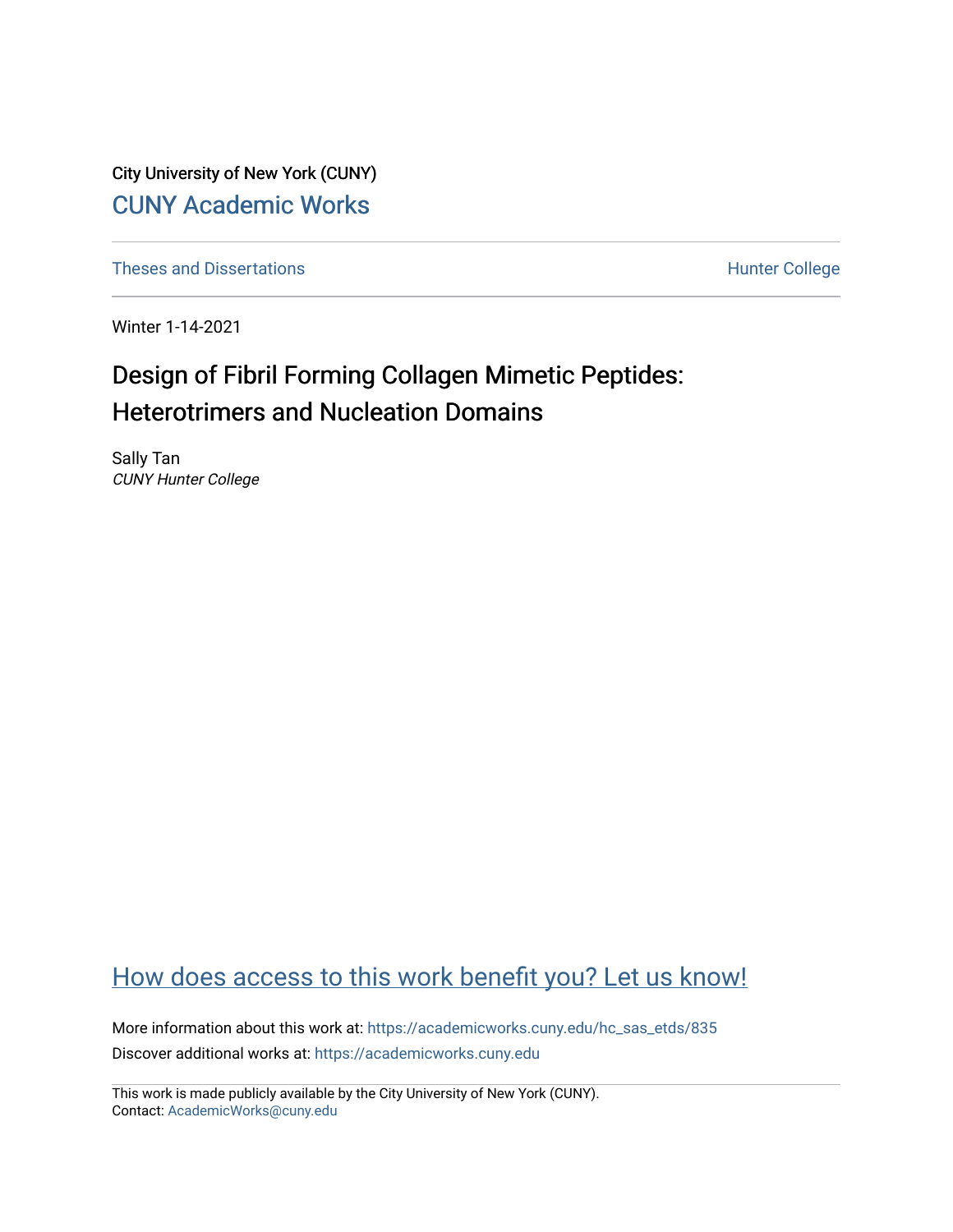## DESIGN OF FIBRIL FORMING COLLAGEN MIMETIC PEPTIDES: HETEROTRIMERS AND NUCLEATION DOMAINS

by

Sally Tan

Submitted in partial fulfillment of the requirements for the degree of Master of Arts Biochemistry, Hunter College The City University of New York

2021

01/14/2021 Dr. Yujia Xu Date Thesis Sponsor

|                           | 01/14/2021 |
|---------------------------|------------|
| $\mathbf{D}_{\mathbf{a}}$ |            |

Dr. Nancy Greenbaum Date Second Reader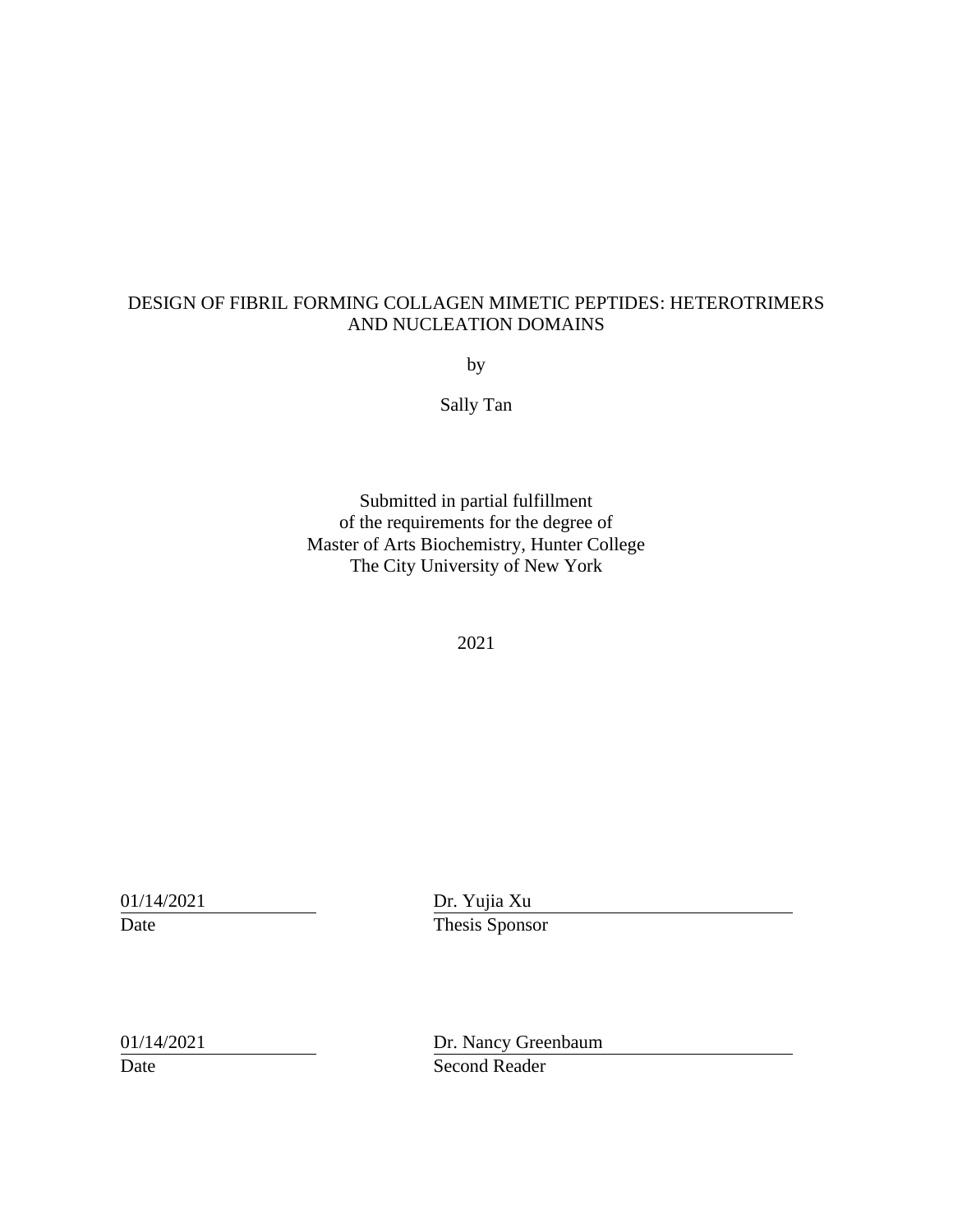#### **Abstract**

Collagen is the most abundant protein in the human body and plays an important role in extracellular matrix organization, support, and elasticity. Of the different types of collagens, Type I Collagen makes up 90% of the human body's collagen content. It is a heterotrimer with two identical polypeptide chains  $(\alpha_1(I)$  chain) and one polypeptide chain with different amino acid sequence  $(\alpha_2(I)$  chain). Naturally, Type I Collagen is also the most studied collagen. Many Collagen Mimetic Peptides use sequences derived from human Type I Collagen to explore its folding, structure, and bioactivity. In the bioengineering of collagen mimetic peptides for biomaterial, there is a great interest in forming peptides with the heterotrimeric and fibril forming characteristics of Type I Collagen. The previously F877 homotrimer includes a collagen domain from the  $\alpha_1(I)$  chain and forms stable triple helices. In hopes of creating a heterotrimeric triple helix where the collagen domain mimics that of Type I Collagen, we designed new mimetic peptides based on F877 using collagen sequences from the  $\alpha_2(I)$  chain. We report two new constructs  $\alpha_1$ TRX<sup>-</sup> and  $\alpha_2$ TRX<sup>-</sup> that successfully formed triple helices and can be used in future designs for homo- or heterotrimers. We show that triple helix folding is dependent on the triple helical region amino acid sequence, the location of the cross-linking domains as well as the nucleation domain. We have also completed a preliminary study using the NC2 domain of Type IX Collagen in an attempt to form heterotrimeric peptides having the desired chain register.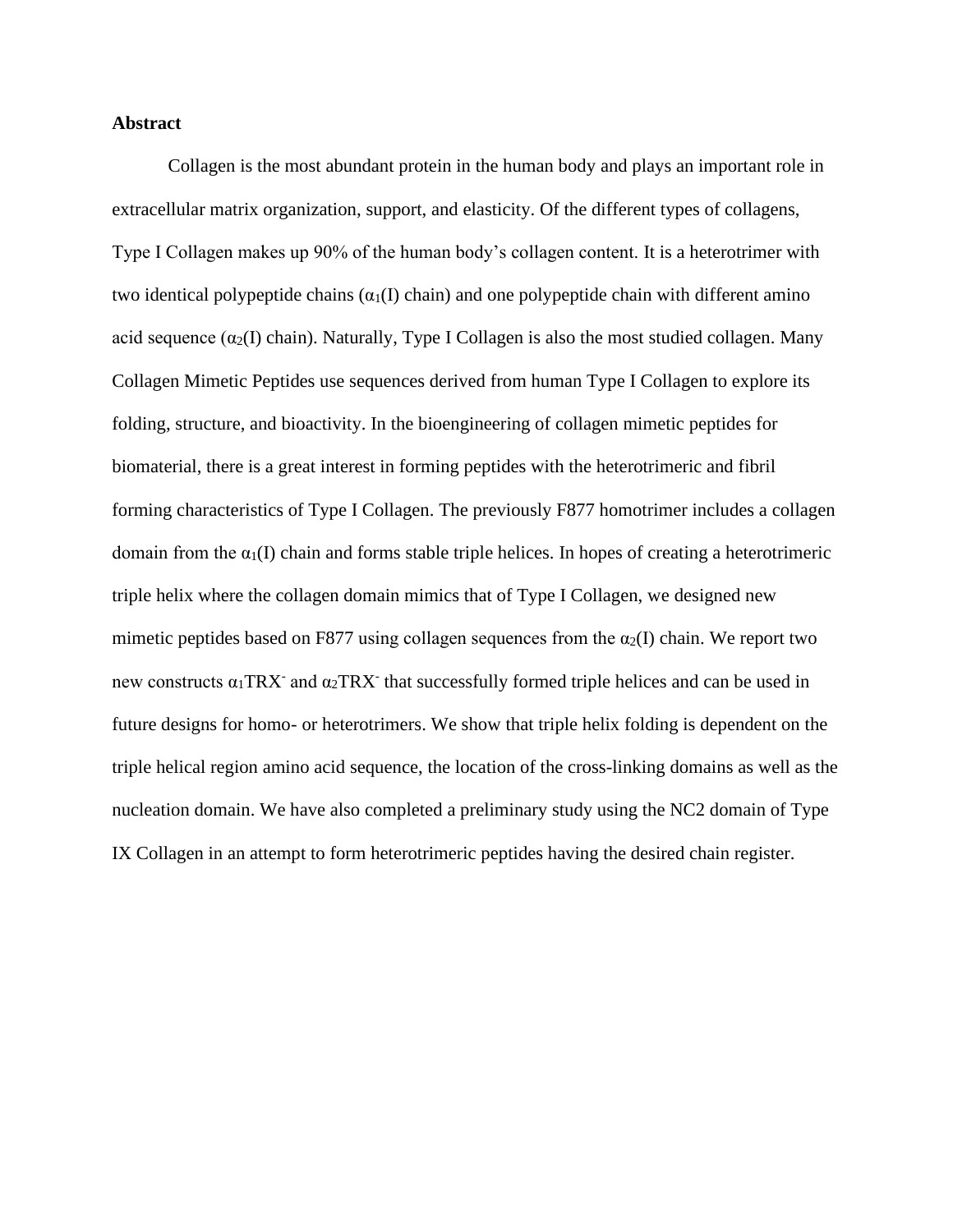#### **Introduction**

#### *Type I Collagen*

Collagen, being the most abundant protein in the human body, plays a fundamental role in extracellular matrix organization, support, and elasticity. Each collagen unit encompasses three individual polyproline II-like peptide chains that form a triple helix with a one residue stagger (Brodsky and Ramshaw, 1997; Engel and Bachinger, 2005). The triple helical structure of the protein is attributed to the distinctive  $(Gly-X-Y)<sub>n</sub>$  amino acid repeats of collagen peptides (Canty and Kadler, 2005). When folded, the X and Y amino residues of the triplet, commonly proline and hydroxyproline, become solvent exposed while glycine residues are buried within the helix (Boudko et al., 2012; Hulmes et al., 1973). Collagen chains are initially synthesized as procollagen with non-triple helical C- and N-terminal propeptide regions. In particular, the Cpropeptide domain is a key player in chain selection and chain register, as well as serving as a nucleation domain for triple helix folding (Bulleid, 1996; Doyle and Smith, 1998). The globular propeptide regions are proteolyzed upon secretion from the cell, allowing individual collagen triple helices to further self-associate into supramolecular structures (Canty and Kadler, 2005). This fibrillar form of collagen allows for its crucial load-bearing role in bones, tendons, and ligaments (Varma et al., 2016). Individual collagen trimers self-associate in a parallel bundle with a characteristic D-Period of 67 nm (Petruska & Hodge, 1964; Orgel et al., 2006). The collagen fibril periodicity is visualized with negative staining of TEM (Transmission Electron Microscopy) methods, revealing the 27 nm (0.4 D) overlap region and 40 nm (0.6 D) gap region (Piez and Miller, 1974). Such a structure reveals a series of light (overlap) and dark (gap) striation patterns in TEM images.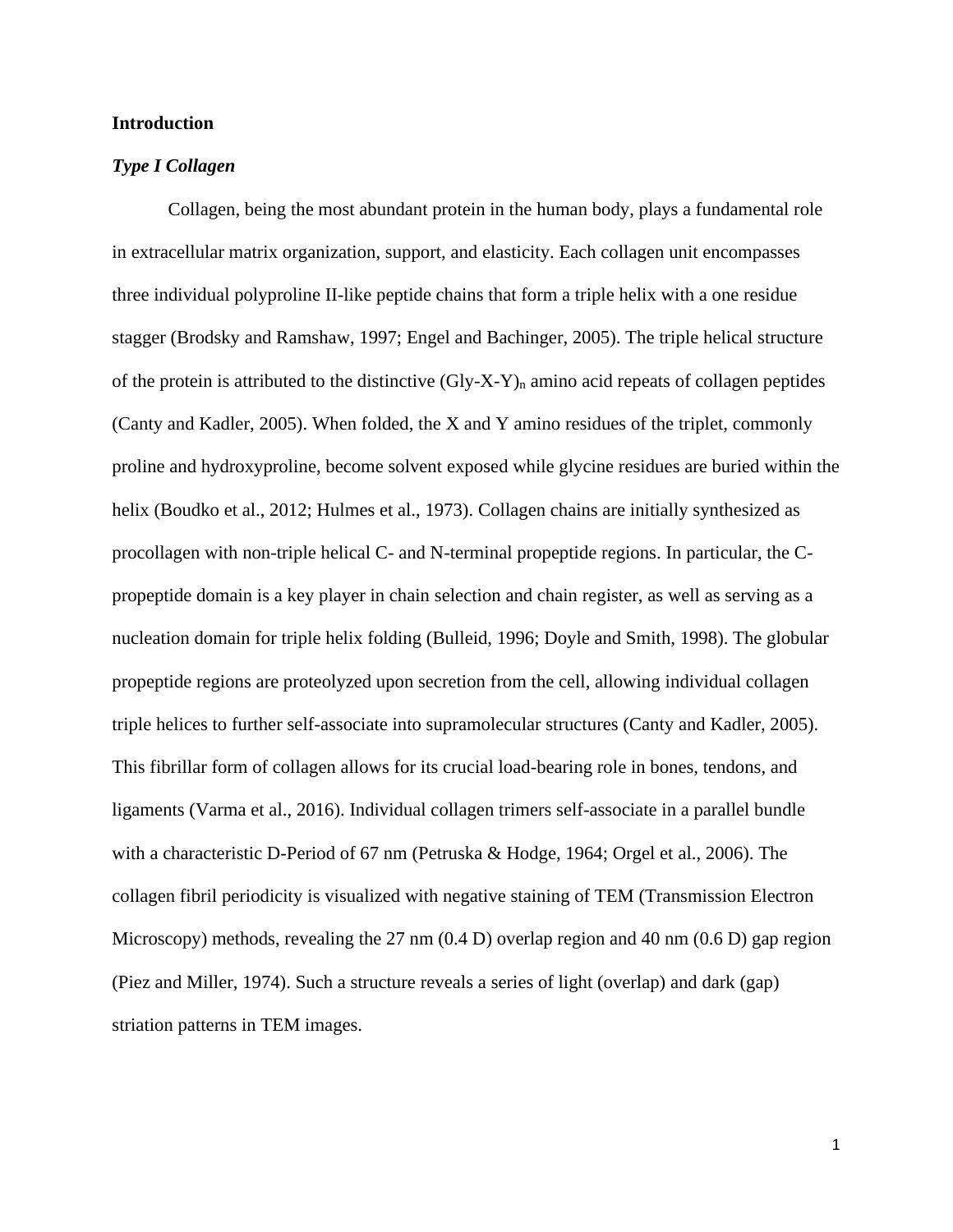Of the 28 types of collagens known today, Type I Collagen is the most common collagen found in the human body, comprising almost 90% of the body's collagen content (Kadler, 2007). Encoded by the COL1A1 and COL1A2 genes, Type I Collagen is made up of two  $\alpha_1$  chains and one α<sup>2</sup> chain that parallelly twist together in triple helical formation (Varma et al., 2016). While normal Type I Collagen is found in the heterotrimeric form, its homotrimeric  $(\alpha_1(I))$  isoform also occurs naturally. It is noted that while the  $\alpha_1(I)$  chain forms collagen homotrimers, the predominant consensus in the field is that  $\alpha_2(I)$  chains do not self-associate in triple helices. However, there is little understanding to why  $\alpha_2$  homotrimers do not naturally occur given the extremely high sequence identity and similarity between the two chains (Xu and Kirchner, 2021). A study suggests that charge repulsion between Lys129 of one chain and Lys247 of the adjacent chain in the  $\alpha_2(I)$  C-propeptide Chain Recognition Sequence (CRS) forbids the formation of  $\alpha_2(I)$  homotrimers (Sharma et al., 2017).

The  $\alpha_1(I)$  homotrimer is often associated with cellular abnormalities and disease, such as fibrosis and cancer (Chang et al., 2012). The isoform is also observed in Brittle Bone Disease (Osteogenesis Imperfecta), where mutations in the COL1A1 or COL1A2 gene results in the production of homotrimeric Type I Collagen over normal heterotrimeric Type I Collagen (Xu et al., 2008). Homotrimeric Type I Collagen shows increased resistance to MMP-1 (Matrix Metalloprotease 1) although the reasoning is still not fully understood (Chang et al., 2012). Some attribute increased collagenase resistance to the increased stability of the homotrimer as it lacks the  $\alpha_2$  chain (Han et al., 2010). This is because the  $\alpha_2$  chain disrupts hydroxylation and hydrogen binding patterns present in homotrimeric Type I Collagen. (Nerenberg and Collin, 2008) Thus, providing flexibility for local unfolding that precedes proteolysis at the MMP-1 cleavage site (Mekkat et al., 2018).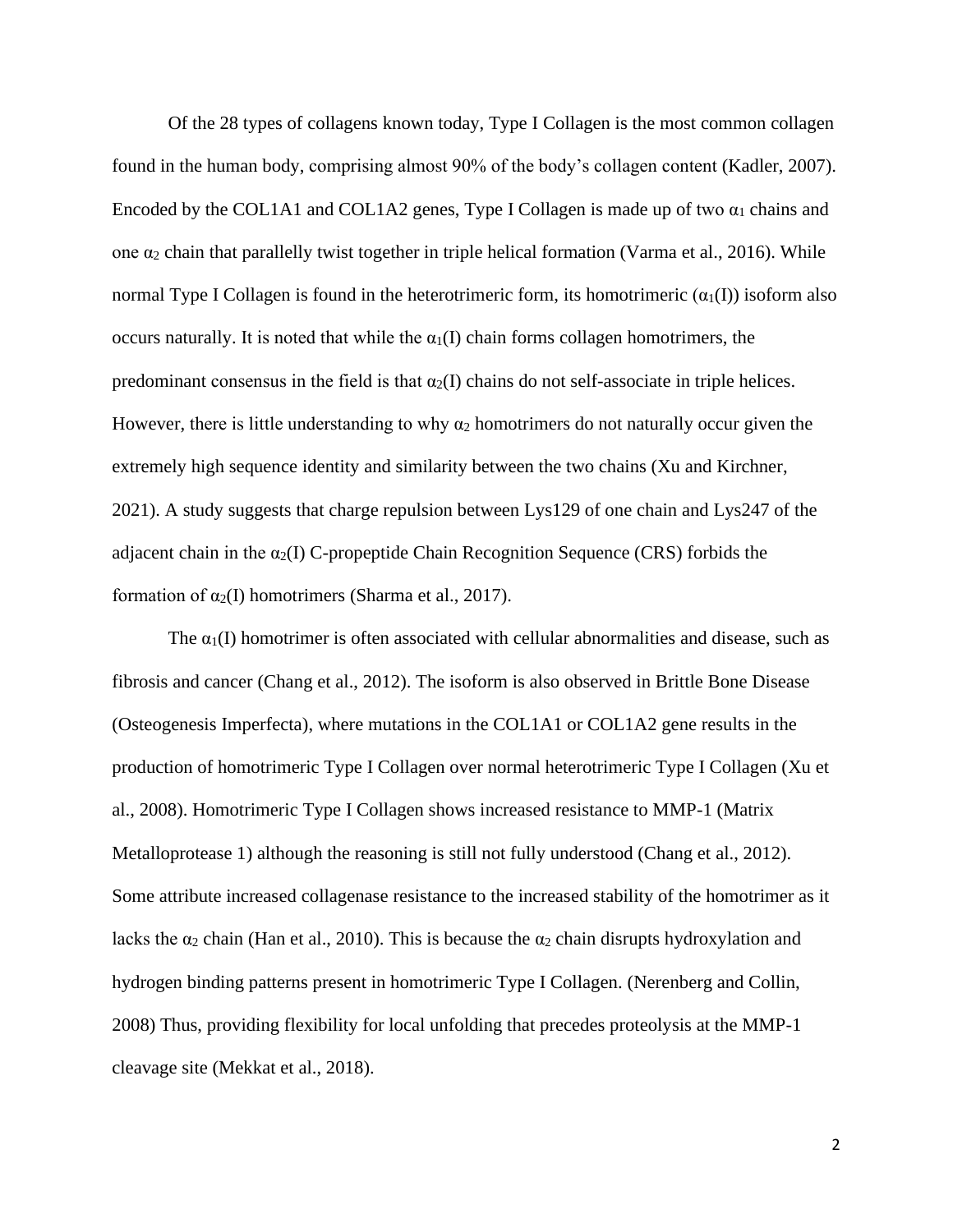#### *Collagen Mimetic Studies*

In addition to the role of collagen in diseases and aging, collagen is also a promising biomaterial scaffold used in many medical treatments. To better study the mechanics and function of collagen, there has been an increase of collagen mimetic studies over the years. Such a field encompasses the expression of natural collagen in non-human expression systems as well as the bioengineering of both native collagen and collagen-like sequences (Brodsky and Ramshaw, 2017; Xu and Kirchner, 2021). As many of collagen's dynamic roles are due to its fibrillar structure, it is of great interest to synthesize fibril forming biomaterial. Likewise, with the most abundant collagen protein being Type I Collagen also brings about interest in synthesizing heterotrimeric mimetic peptides. Mimetic peptides allow researchers to explore the folding mechanism, structure, and stability of collagen and collagen fibrils with the end-goal of engineering peptides to desired parameters. The use of bioengineered collagens deviates from the dependence of animal sources which are not applicable for biomedical usage due to contamination during the purification process.

#### *F877*

The Xu lab has been designing collagen mimetics peptides using native collagen sequences in bacterial expression systems. The laboratory hopes to synthesize heterotrimeric fibril forming collagen mimetic peptides akin to Type I Collagen. In past research, they have successfully formed triple helices without hydroxyproline as well as mini-fibrils showcasing 35 nm d-periodicity (Chen et al., 2019; Kaur et al., 2014; Strawn et al., 2018). They show a minimum of two identical sequence unit (collagen domain) repeats are sufficient to result in mini-fibrils with periodicity (Chen et al., 2019). The one sequence unit construct, F877, while unable to form fibrils, forms a stable triple helix with a melting temperature ~38 $\degree$ C (Xu et al.,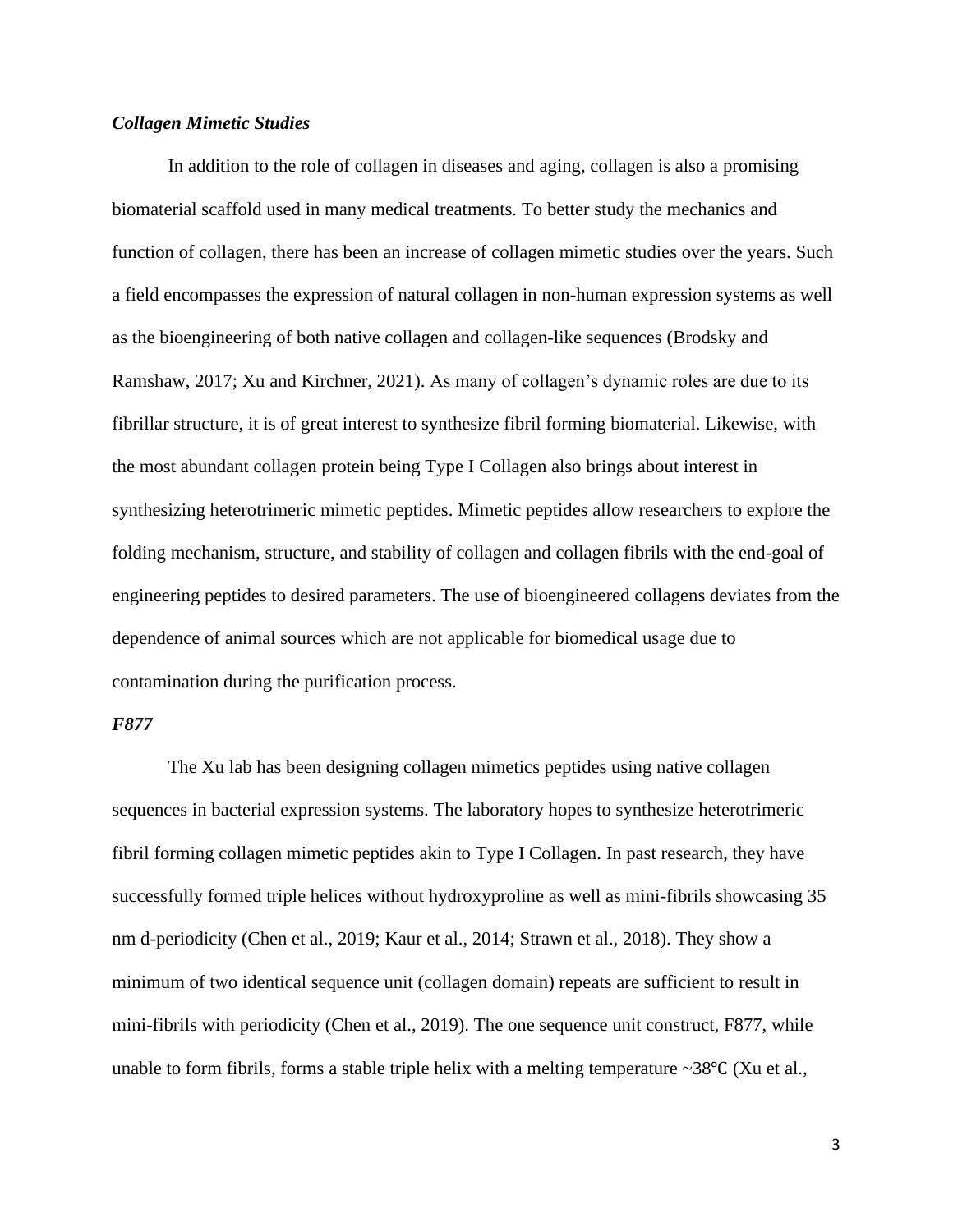2018). This is comparable with the melting temperature of native Type I Collagen, which lies just under that of physiological temperature (Leikina et al., 2002). The structural motifs and amino acid sequence of F877 are shown below in Figure 1.



**Figure 1.** F877 Design. *The structural motifs of fusion protein F877 from the N-terminus (left) to C-terminus (right). His-tagged thioredoxin is followed by the thrombin cleavage site. The collagen domain is a 63 amino acid long sequence from Human Type I Collagen α<sup>1</sup> chain (Residues 877-940). Gly-Ser sequences are introduced into the peptide from restriction enzymes, and one is placed before the Foldon for flexibility. A cysteine knot is formed in the homotrimer due to the GPCC (bolded) at the C-terminal end.*

The collagen domain is flanked on both sides with  $(GPP)_n$  repeats for stabilization factors and a GPCC sequence at the C-terminal forms a cysteine-knot to aid trimerization (Xu et al., 2008). The fusion peptide includes a thioredoxin domain to increase protein solubility in *E. coli* cytoplasm, preventing the formation of inclusion bodies (LaVille et al., 1993; Yasukawa et al., 1995). This His-tagged thioredoxin calls for further purification steps due to its interactions with the triple helical domain. The domain is removed by thrombin at the cut site on the c-terminal side of the His-tagged thioredoxin. However, this purification step runs into a common problem of the target protein precipitating out as thrombin cleavage requires dialyzing the protein into neutral pH buffer. Removal of the enzyme and cleaved fragment by High Performance Liquid Chromatography (HPLC) subsequently also lowers the final yield.

This brings up the notion whether the thioredoxin domain can be removed from the peptide design. The construct  $\alpha_1 \text{T}\text{R}\text{X}$  is identical to that of F877 sans the thioredoxin sequence. As the bulk of protein yield loss occurs during dialysis to neutral pH and thrombin cleavage,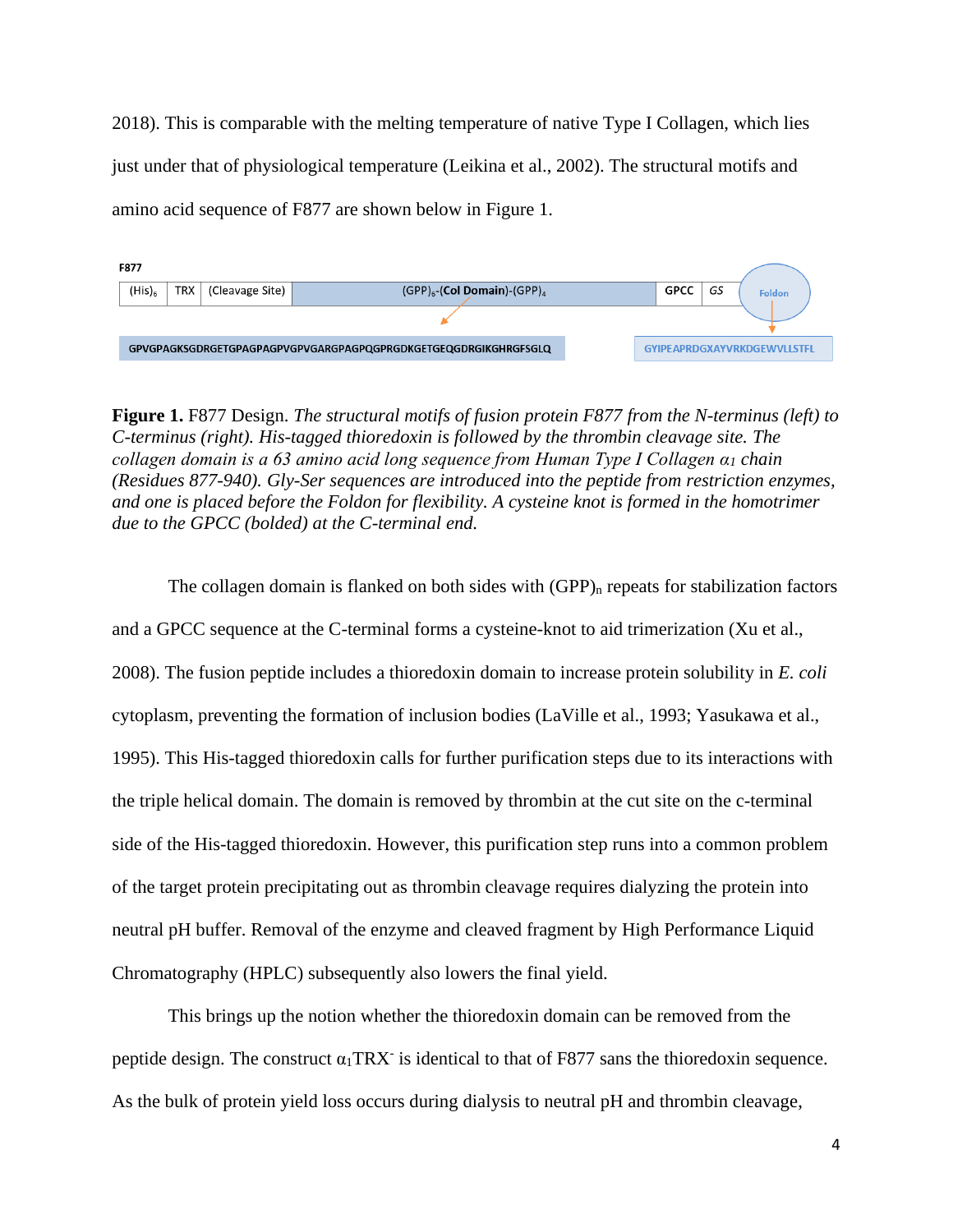bypassing these steps should greatly enhance the purification yield. Using F877 as a positive control, if the  $\alpha_1$ TRX<sup>-</sup> peptide can successfully trimerize into triple helical formation, it can both greatly shorten the purification process as well as increase overall purification yield.

#### *Foldon*

The nucleation domain that is incorporated in the design of F877 is the T4 Fibritin Foldon. The highly stable β-hairpin homotrimer, having a melting temperature ~60℃ has shown to be a successful trimerization domain (Frank, 2001; Meier et al., 2004). This is supported by the 2008 study by Xu et al., where homotrimeric F877 forms a stable triple helix. However, in attempt to synthesize a Type I Collagen mimetic peptide brings up the consideration of chain selection and chain register. The Foldon domain is then limited by its homotrimeric nature and is not applicable in designing heterotrimers. Furthermore, its bacteriophage origin becomes a hindrance in designing collagen mimetic peptides for biomedical purposes. Finding a viable nucleation domain from human protein sequences greatly broadens the application of synthetic collagen studies.

#### *Type IX Collagen NC2 Domain*

Recent studies on the non-collagenous (NC) domains of different types of collagens bring promising candidates for trimerization domains. A 2010 study by Boudko et al. found the NC2 domain of the heterotrimeric Collagen IX can be used as a triple helix nucleation domain. Collagen IX is a fibril-associated collagen with interrupted triple helices (FACIT) and a heterotrimer of three distinct polypeptide chains ( $\alpha_1$ ,  $\alpha_2$  and  $\alpha_3$ ). The NC2 region (~38 amino acids) itself is also a heterotrimer with three distinct alpha chains (Figure 2).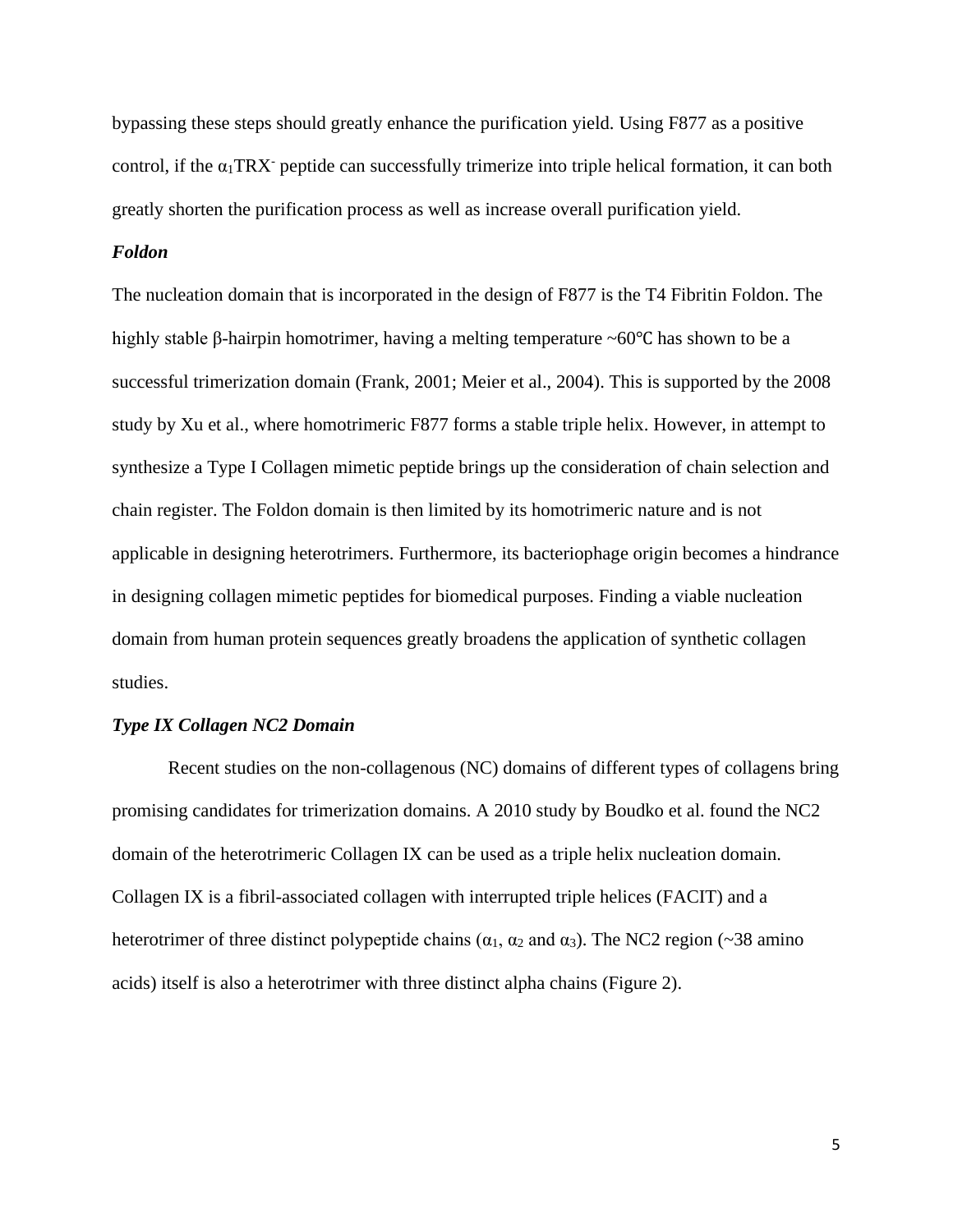| $NC2\alpha_1$ | GRAPTDQHIKQVCMRVIQEHFAEMAASLKRPDSGAT         |
|---------------|----------------------------------------------|
| $NC2\alpha$   | GRDATDOHIVDVALKMLOEQLAEVAVSAKREALGAV         |
| $NC2\alpha_3$ | <b>GKEASEORIRELCGGMISEOIAOLAAHLRKPLAPGSI</b> |

**Figure 2.** Sequence of Type IX Collagen NC2 Domain. *The amino acid sequence of the noncollagenous domain 2 in Type IX Collagen. The three chains are ~38 amino acids long and come together to form an alpha-helix coiled coil. The cysteine residues that form disulfide linkage between the NC2α1(IX) and NC2α3(IX) chains are bolded.*

In 2012, Boudko and Bachinger expanded on the earlier experiment to show that the NC2 domain not only functions as a trimerization domain but also selects for chain register. This greatly opens possibilities in synthetic collagen design—ultimately allowing for a "toolkit" to assemble trimers in any desired chain selection and register. In theory, both homo- and heterotrimers can be assembled using the NC2 domain. The human origin of the NC2 domain would also be preferred over the bacteriophage derived Foldon in application to biomaterial. The NC2 domain provides a promising alternative nucleation domain to the Foldon.

Boudko et al. designed peptides with a short collagenous domain (12 residues) using sequences from Human Type I Collagen  $\alpha_1$  and  $\alpha_2$  chains. The collagen domain was flanked by  $(GPP)_4$  on the N-terminal side and  $(GPP)_3$  on the C-terminal side. The Type IX Collagen NC2 domain (either  $\alpha_1$ ,  $\alpha_2$ , and  $\alpha_3$  chains) was appended at the C-terminal end. A GPCC sequence was placed at the N-terminus for formation of a cysteine knot to increase trimer stability. We replaced the short collagen sequence with the 63 amino long sequence used in F877 to synthesize peptides  $\alpha_1$ -NC2 $\alpha_1$ ,  $\alpha_1$ -NC2 $\alpha_2$  and  $\alpha_1$ -NC2 $\alpha_3$ . The corresponding sequence (residues 877-940) from Human Type I Collagen  $\alpha_2$  chain was used to synthesize  $\alpha_2$ -NC2 $\alpha_1$ ,  $\alpha_2$ -NC2 $\alpha_2$  and  $\alpha_2$ - $NC2\alpha_3$ .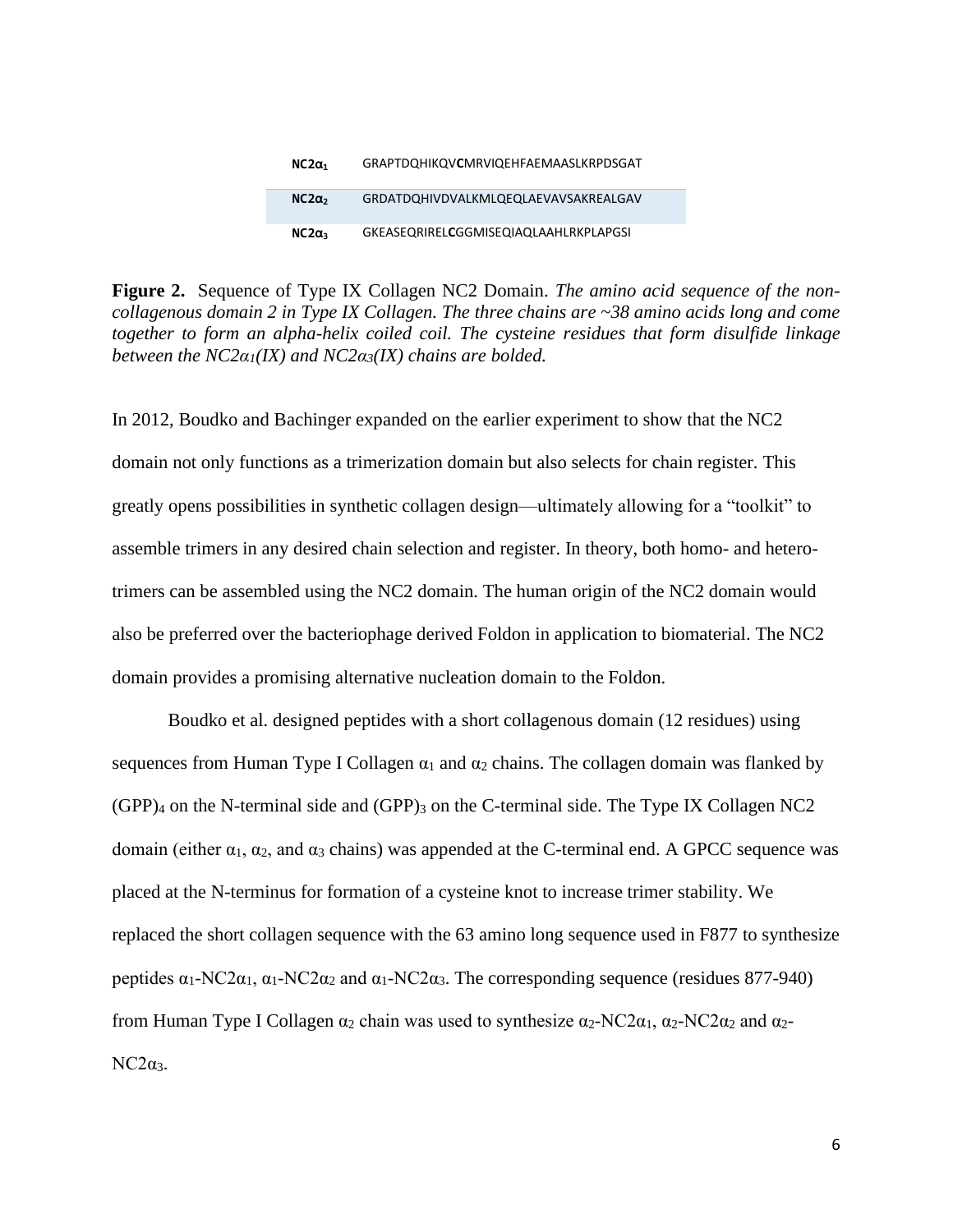We hypothesize that the NC2 domain can be used as the nucleation domain to develop heterotrimeric collagen mimetic peptides; furthermore, because it is more native-like, the heterotrimeric mini-fibril will expand our scope of collagen research and ability to create new biomaterials. In order to achieve the heterotrimer peptides at a high expression yield, we further modified the existing expression construct. We designed the construct  $\alpha_1$ TRX<sup>-</sup> using F877 as a positive control to gauge whether stable triple helices could be formed without thioredoxin. Six constructs were constructed to using native sequences from the  $\alpha_1$  and  $\alpha_2$  chains of Type I Collagen to each of the three alpha chains of the NC2 domain. We learned that the folding and stability of the designed peptides depends on several factors, including the amino acid residues of the triple helix domain, the location of the GPCC cross-linking domain, and the nucleation domain.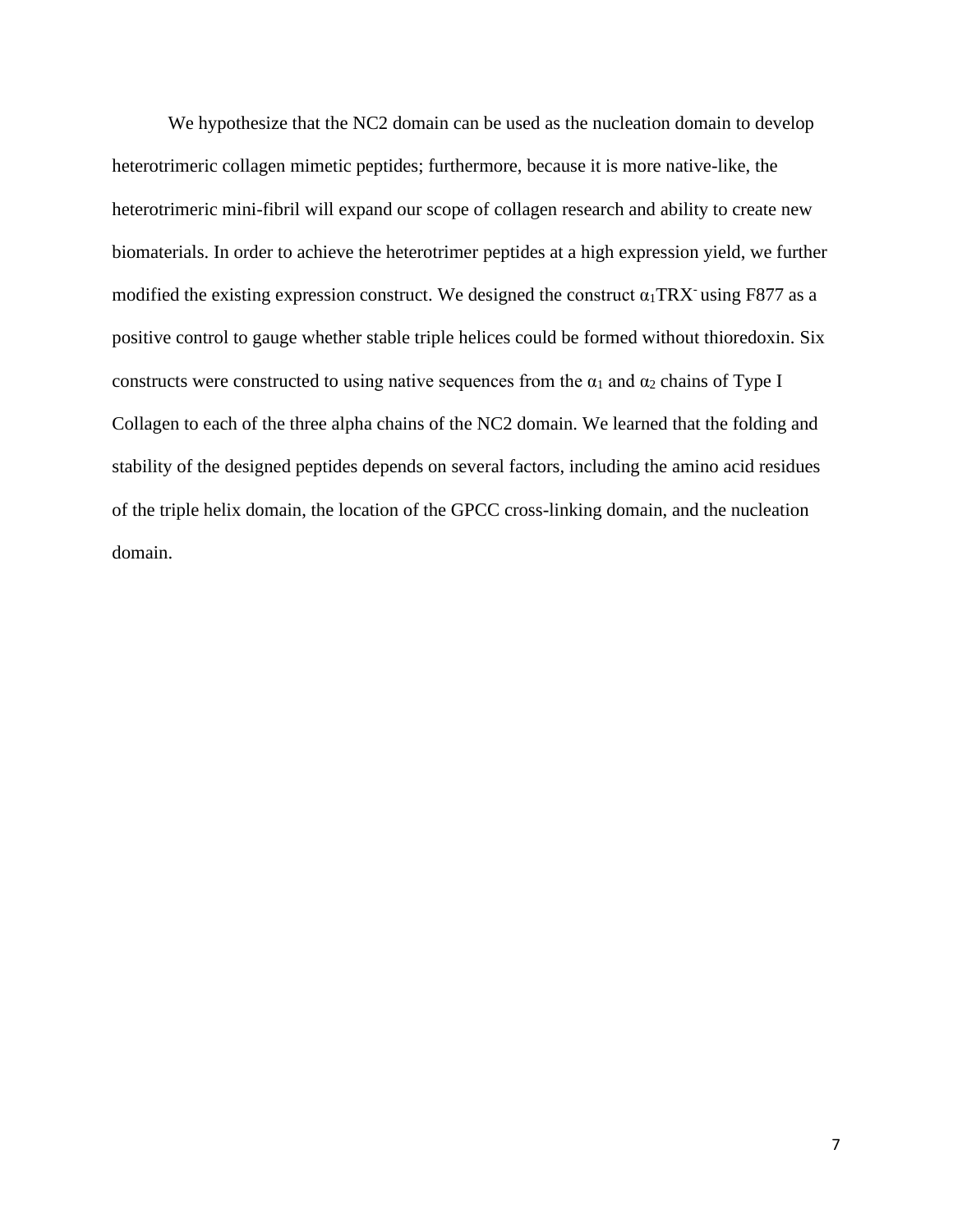#### **Materials and Methods**

#### *Construction of expression plasmids*

DNA sequences for the designed peptides  $(\alpha_1 \text{TR} X, \alpha_2 \text{TR} X, \alpha_2 \text{TR} X, \alpha_1 - \text{NC} 2\alpha_1, \alpha_1 - \text{NC} 2\alpha_2)$ NC2 $\alpha_2$ ,  $\alpha_1$ -NC2 $\alpha_3$ ,  $\alpha_2$ -NC2 $\alpha_1$ ,  $\alpha_2$ -NC2 $\alpha_2$  and  $\alpha_2$ -NC2 $\alpha_3$ ) were codon optimized and subcloned into a modified pET32a (+) vector using GenScript® Gene Synthesis Services. Constructs were inserted between the EcoRI and NcoI restriction enzyme sites, with the T7 promoter upstream of the N-terminus and the T7 terminator downstream of the C-terminus. Each peptide included a poly-histidine tag at the N-terminus and a nucleation domain at the C-terminus.  $\alpha_1 \text{T}\text{RX}$ ,  $\alpha_2 \text{T}\text{RX}$ and  $\alpha_2$ TRX<sup>-</sup>-N contain the Foldon domain while  $\alpha_1$ -NC2 $\alpha_1$ ,  $\alpha_1$ -NC2 $\alpha_2$ ,  $\alpha_1$ -NC2 $\alpha_3$ ,  $\alpha_2$ -NC2 $\alpha_1$ ,  $\alpha_2$ - $NC2\alpha_2$  and  $\alpha_2$ -NC2 $\alpha_3$  include the NC2 domain.

#### *Transformation into Competent Cells*

The peptides were expressed using Invitrogen One Shot™ BL21(DE3)pLysS Chemically Competent *E. coli* cells (Cat. #C606003) optimized for T7-promoter expression systems. Each construct was separately transformed into competent cells by heatshock technique indicated in the product manual. Transformation solution was then plated onto LB Agar plates with 100 µg/mL Ampicillin to select for antibiotic resistance. Plasmid DNA purification was performed on transformed colonies using Promega Wizard® Plus SV Minipreps DNA Purification System (Cat. #A1330) as instructed by product protocol. DNA concentrations were quantified using Thermo Scientific™ NanoDrop™ One Microvolume UV-Vis Spectrophotometer. Gene sequences were then confirmed with Sanger Sequencing services provided by GENEWIZ, Inc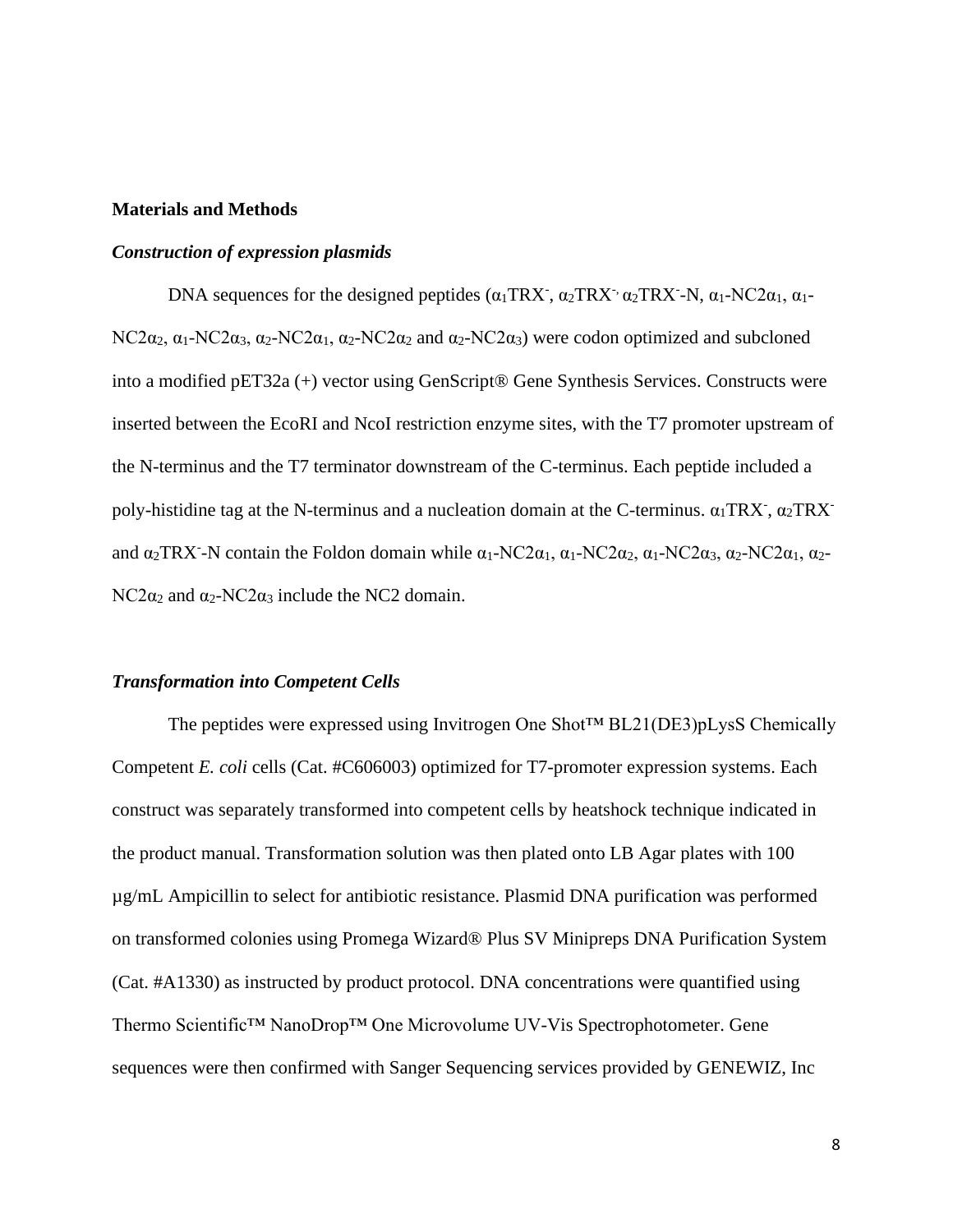before proceeding onto expression and purification protocols. The T7 Promoter and T7 Terminator primers were used to sequence the plasmid DNA samples.

#### *Expression and Purification of Target Constructs*

Transformed colonies were grown separately in LB Media (10 g Tryptone, 5 g Yeast Extract, 10 g NaCl, 100 µg/mL Ampicillin per liter) under sterile conditions. 10 mL seeding cultures were incubated overnight at 37°C, 225 RPM shaking settings before inoculation into growth media (1 L of 100 µg/mL Ampicillin LB Media) the following day. Cells were grown at 37°C, 225 RPM until optical density at 600 nm reached 0.5 AU. Expression of the targeted protein was initiated upon the addition of 0.1 mM final concentration of Isopropyl β-D-1 thiogalactopyranoside (IPTG). Samples were induced overnight in an incubator (16°C, 225 rpm) for 18 hours. The NC2 containing constructs,  $α_1$ -NC2 $α_1$ ,  $α_1$ -NC2 $α_2$ ,  $α_1$ -NC2 $α_3$  (will now be mentioned as  $\alpha_1$ -NC2) and  $\alpha_2$ -NC2 $\alpha_1$ ,  $\alpha_2$ -NC2 $\alpha_2$ ,  $\alpha_2$ -NC2 $\alpha_3$  (will now be mentioned as  $\alpha_2$ -NC2) were mixed in equal volume ratios after induction and co-purified.

The growth media were centrifugated to collect the cells before resuspension in Lysis Buffer (50 mM Tris, 300 mM NaCl, pH 7) with added DNAse, lysozyme and phenylmethylsulfonyl fluoride (PMSF). Cells were then lysed by sonication before another round of centrifugation to remove cell debris. The supernatant containing the targeted protein was bound to 2 mL slurry of Thermo Scientific™ HisPur™ Ni-NTA Resin (Cat. #PI88221). The bound resin was loaded onto a column and washed first with 10 mL 20 mM Imidazole Lysis Buffer (50 mM Tris, 300 mM NaCl, 1 mM PMSF, pH 7) and subsequently 10 mL 50 mM Imidazole Lysis Buffer (50 mM Tris, 300 mM NaCl, pH 7). The protein constructs were eluted with 500 mM Imidazole Lysis Buffer (50 mM Tris, 300 mM NaCl, pH 7) in 1 mL elution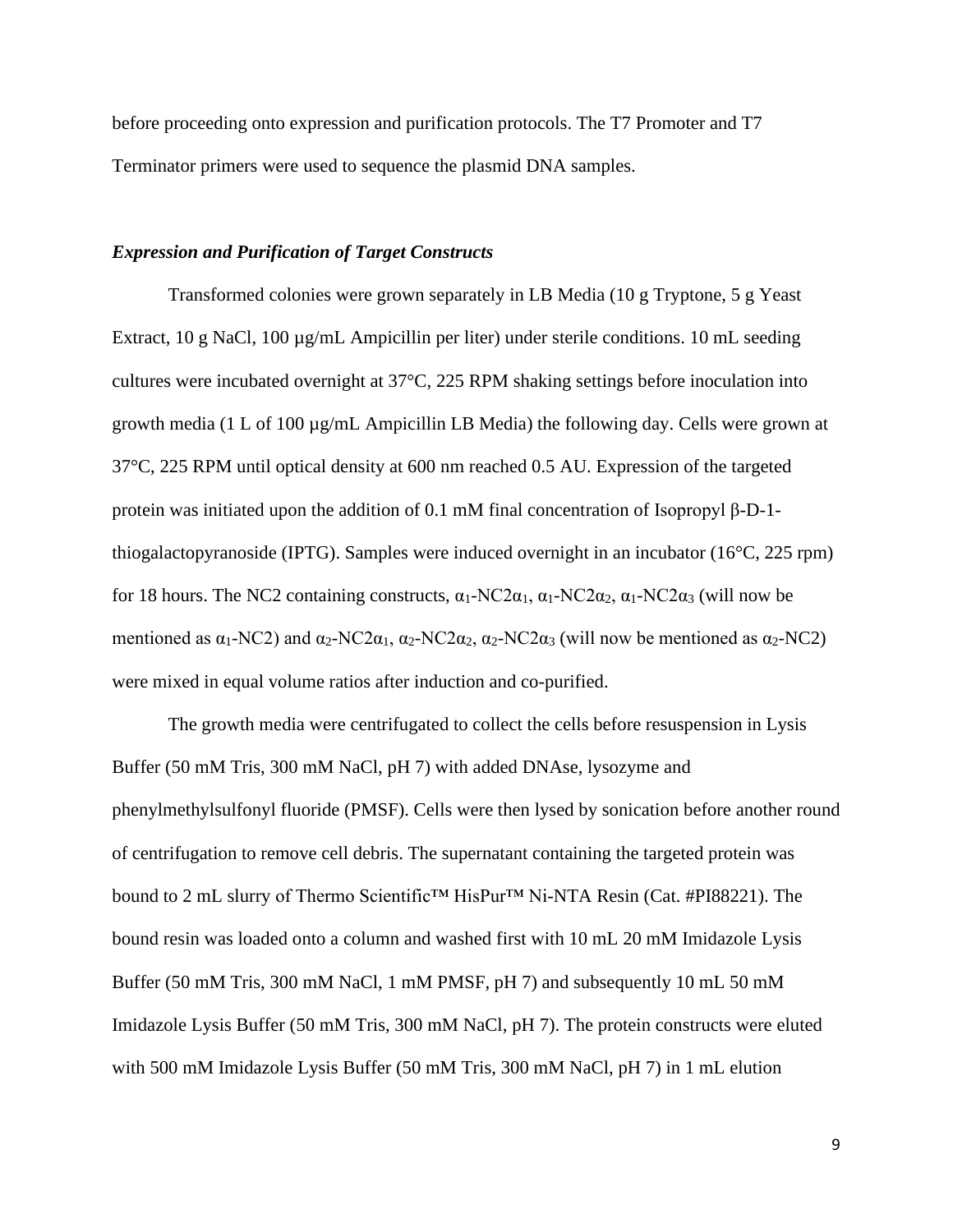fractions. Elution fractions were run on a 17% poly-acrylamide gel under reducing conditions. Sample migration was monitored with GenScript® Broad Multi Color Pre-Stained Protein Standard (Cat. #M00624). The SDS-PAGE gel was then stained with Coomassie Blue dye for visualization.

Sample migration was also confirmed using Western Blot for the His-tag epitope. The proteins were transferred onto Invitrogen's PDVF (polyvinylidene difluoride) membrane (Cat. #LC2002) after SDS-PAGE. The membrane was then blocked with 5% milk on a shaker at room temperature for an hour. Proteins were probed with Invitrogen's HRP-conjugated 6x-His Tag Monoclonal Antibody (Cat. #MA1-21315-HRP) in 1:2000 dilution overnight with slight agitation at  $5^{\circ}$ C. It was subsequently washed with 1x-TBS-T (8.8 g NaCl, 0.2g KCl, 3g Tris Base, 500 µL Tween-20 per liter) on a shaker at room temperature. Chemiluminescence was detected using MilliporeSigma™ Immobilon™ Western Chemiluminescent HRP Substrate (ECL) (Cat. #WBKLS0050). The Western Blot films was obtained with a Konika SRX-101A X-Ray Film Developer.

Collected elution fractions were then dialyzed extensively against 5 mM Acetic Acid (pH 4.5) at low temperature (4°C). The protein was kept incubated at 4°C for at least three days after dialysis to initiate trimerization. Protein concentrations were obtained using a DU800 Spectrophotometer (Beckman Coulter Inc, USA). The mg/mL concentration values were calculated using absorbance values at 280 nm and Abs 0.1% extinction coefficients provided by ExPASy ProtParam (Table 1).

#### *Characterization using Circular Dichroism*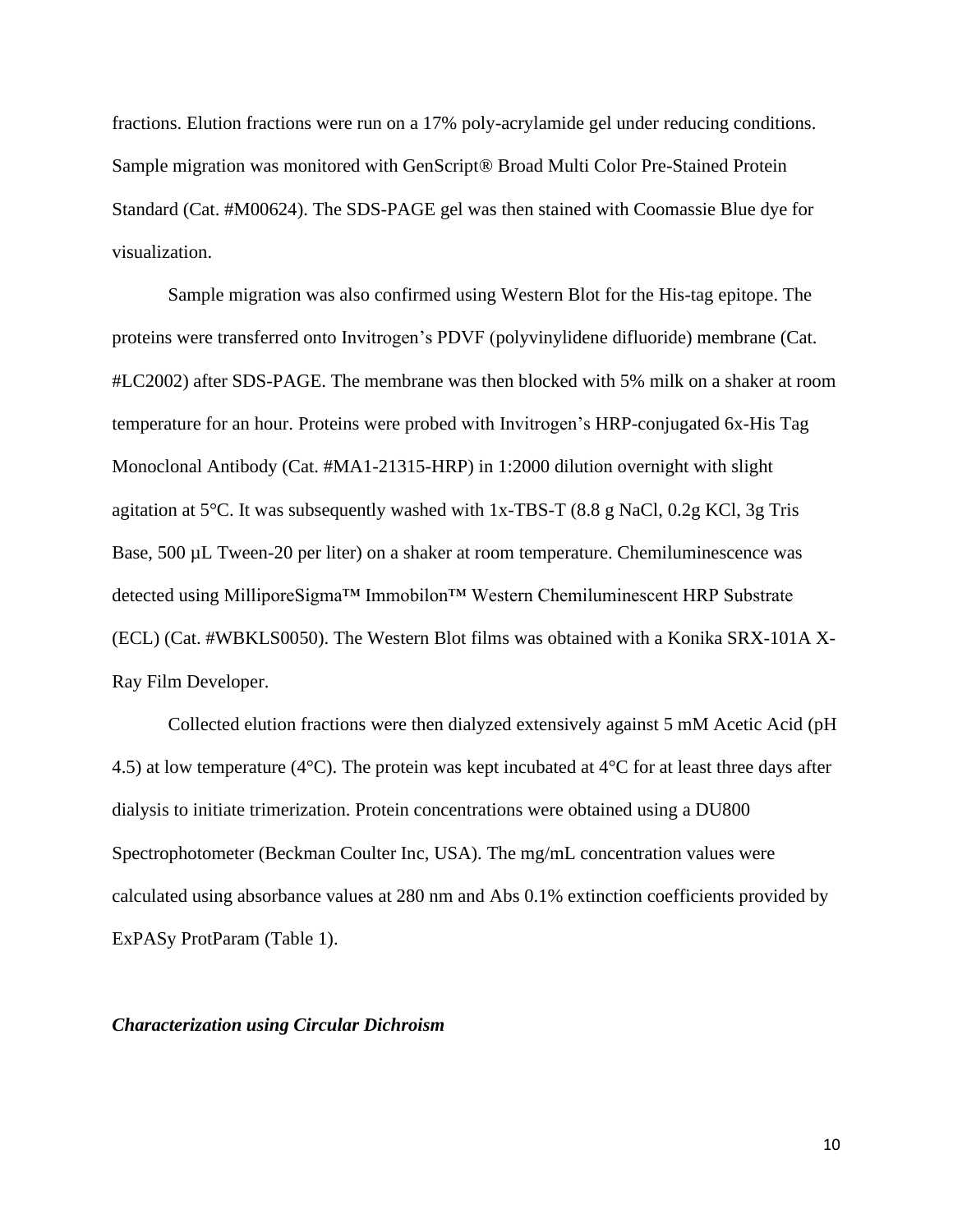Circular dichroism spectroscopy data was obtained using Chirascan™ V100 (Applied Photophysics Ltd, UK). Data parameters were manipulated using the Pro-Data Chirascan™ program and experimental temperatures were monitored with the Chirascan™ CS/PSM Turret T1 temperature probe. Concentrations of samples measured were determined by the Beckman Coulter DU800 Spectrophotometer. Samples for CD experiments remained in 5 mM Acetic Acid (pH 4.5). Scans of constructs were taken from 190-260 nm in 1 mm pathlength quartz cuvettes at 5°C. Thermal melt experiments were conducted from 5-60°C increasing one degree per minute. A scan was taken from 190-260 nm at every one-degree increment, with an equilibration time of one minute at every temperature point. Sample spectra was corrected using baseline subtraction of the buffer spectra before being normalized for concentration and converted into mean residual ellipticity. Normalized circular dichroism data was analyzed with the open-source software SciDavis, producing a melting curve by monitoring CD values at the negative peak wavelength per construct. The thermal transition profiles (temperature vs. fraction folded) were fitted to a Boltzmann's distribution curve and melting temperature  $(T_m)$  was determined where the protein was 50% folded (Fraction Folded  $= 0.5$ )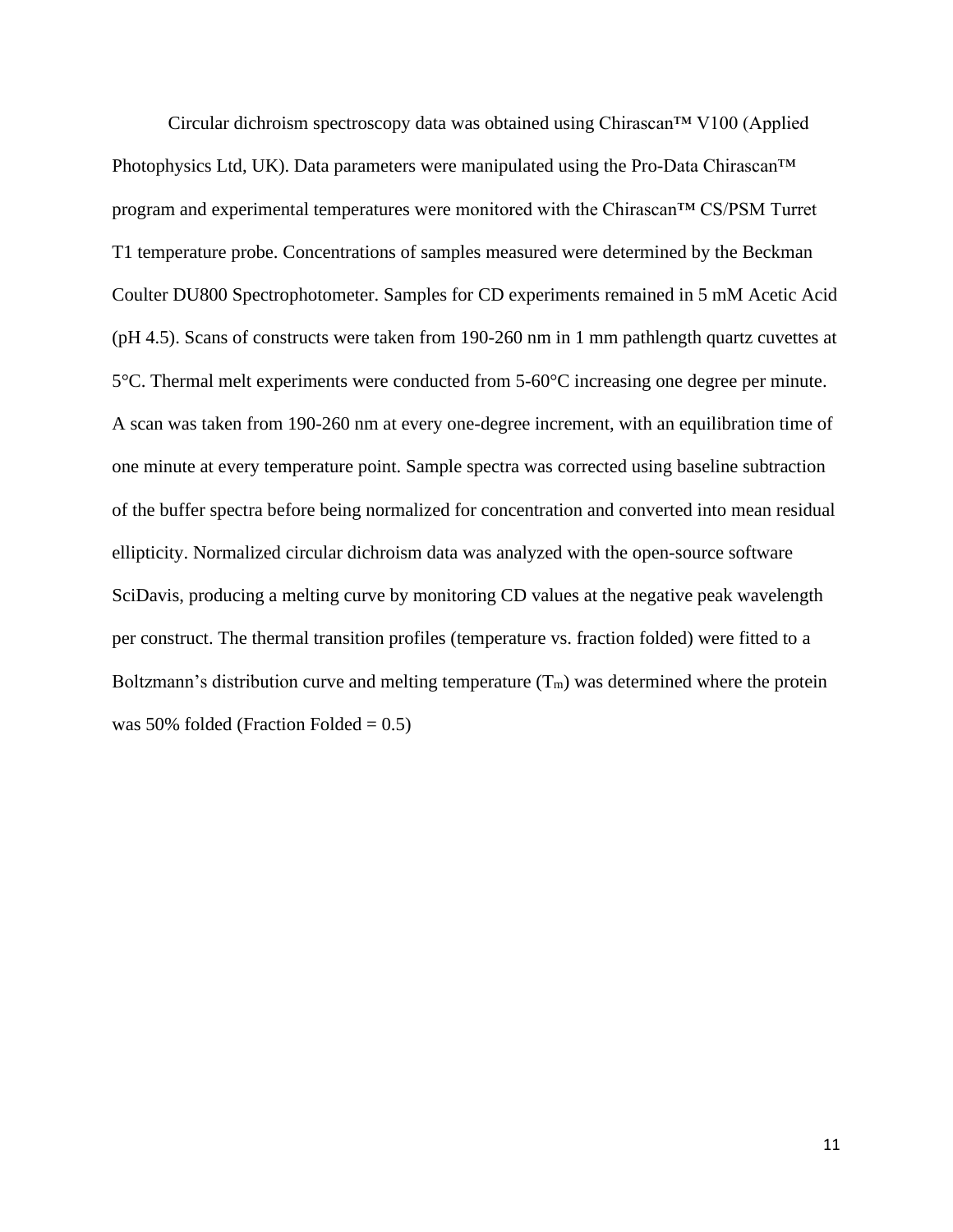#### **Results**

#### *Peptide Design*

In designing heterotrimeric peptides, our first goal was to synthesize a F877 heterotrimer where the collagen domain mimics that of Type I Collagen. To maximize purification yield, we optimized the F877 design by removing the thioredoxin domain.  $\alpha_1 \text{T}\text{R}\text{X}$  tested whether the peptides could form triple helices without the domain. While F877 and  $\alpha_1$ TRX<sup>-</sup>'s collagenous domain derives from the  $\alpha_1$  chain of Human Type I Collagen, we synthesized two new constructs replacing the collagen domain with the corresponding sequence from the  $\alpha_2$  chain of Type I Collagen. The two  $\alpha_2$ -Foldon constructs differ only in the placement of the GPCC sequence, one on the N-terminal side of the triple helical region and the other on the C-terminal side. From here on, the constructs will be referred to as  $\alpha_2$ TRX<sup>-</sup>-N and  $\alpha_2$ TRX<sup>-</sup>.

We then designed peptides where the Foldon was replaced by the NC2 domain. Sequences from the  $\alpha_1(I)$  and  $\alpha_2(I)$  chains were separately linked to each of the three alpha chains of the NC2 domain, yielding six different constructs. Once the homotrimers form stable triple helices, these constructs can used to form heterotrimers. We aimed to utilize the NC2 domain to create a trimerization "toolkit", where we can form homotrimers in any chain composition and chain register we desired. A single tyrosine was included in the NC2 domain containing peptides to monitor absorbance at 280 nm.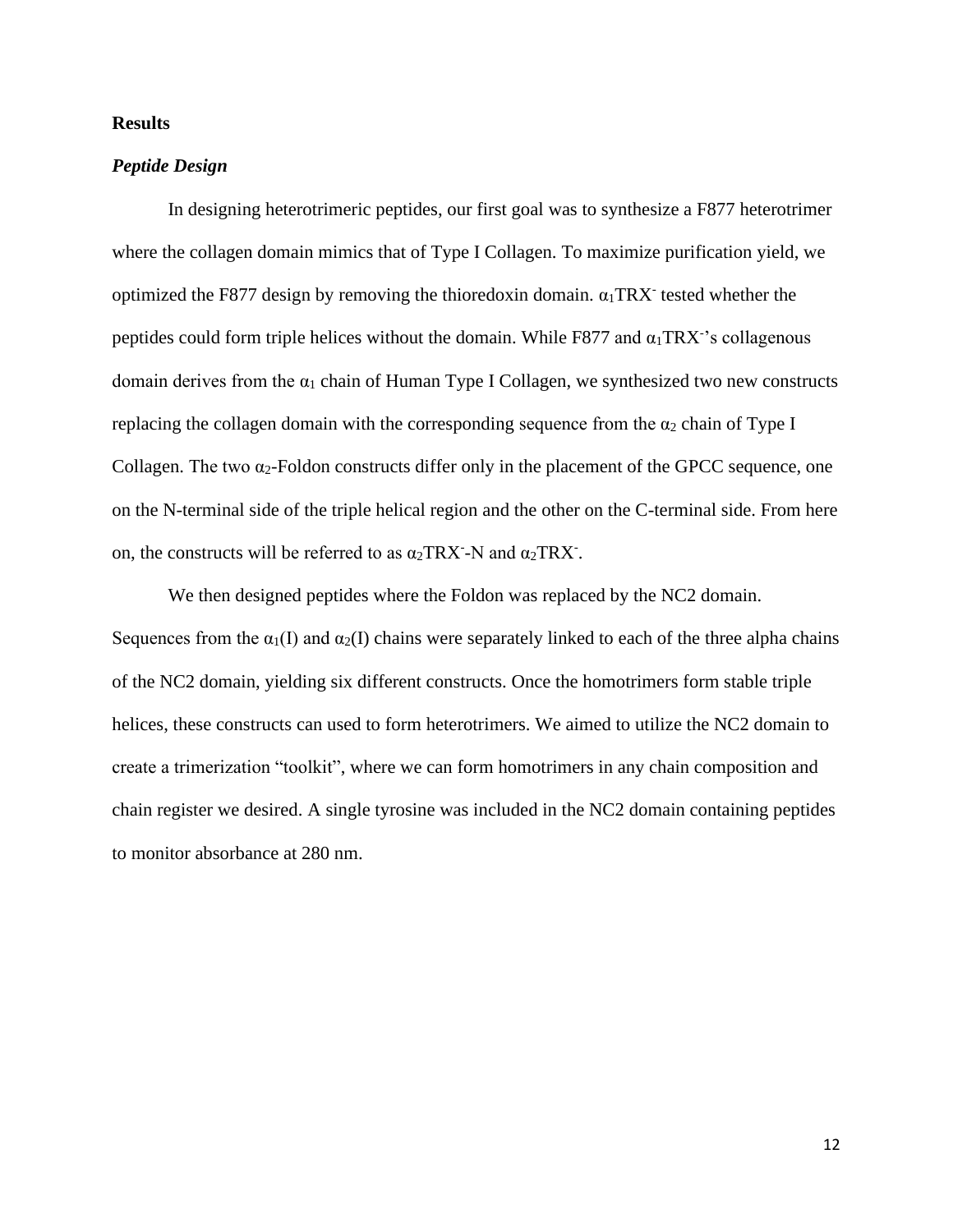### **A**

#### $\alpha$ 1TRX

| <b>ULINA</b>                                                                    |                                                                                 |             |                                              |      |    |                 |
|---------------------------------------------------------------------------------|---------------------------------------------------------------------------------|-------------|----------------------------------------------|------|----|-----------------|
| $(His)_6$                                                                       | (Cleavage Site)                                                                 |             | $(GPP)_{6}$ -(Col Domain)-(GPP) <sub>4</sub> | GPCC | GS | <b>Foldon</b>   |
|                                                                                 |                                                                                 |             |                                              |      |    |                 |
| $\alpha$ 2TRX                                                                   |                                                                                 |             |                                              |      |    |                 |
| $(His)_6$                                                                       | (Cleavage Site)                                                                 |             | $(GPP)_{6}$ -(Col Domain)-(GPP) <sub>4</sub> | GPCC | GS | <b>Foldon</b>   |
|                                                                                 |                                                                                 |             |                                              |      |    |                 |
| $\alpha$ 2TRX - N                                                               |                                                                                 |             |                                              |      |    |                 |
| $(His)_6$                                                                       | (Cleavage Site)                                                                 | <b>GPCC</b> | $(GPP)_6$ -(Col Domain)-(GPP) <sub>4</sub>   |      | GS | Foldon          |
|                                                                                 |                                                                                 |             |                                              |      |    |                 |
|                                                                                 | $\alpha$ 1-NC2 $\alpha$ 1/ $\alpha$ 1-NC2 $\alpha$ 2/ $\alpha$ 1-NC2 $\alpha$ 3 |             |                                              |      |    |                 |
| $(His)_6$                                                                       | (Cleavage Site)                                                                 | <b>GPCC</b> | $(GPP)a$ -(Col Domain)-(GPP) <sub>3</sub>    |      |    | NC <sub>2</sub> |
| $\alpha$ 2-NC2 $\alpha$ 1/ $\alpha$ 2-NC2 $\alpha$ 2/ $\alpha$ 2-NC2 $\alpha$ 3 |                                                                                 |             |                                              |      |    |                 |
|                                                                                 |                                                                                 |             |                                              |      |    |                 |
| $(His)_6$                                                                       | (Cleavage Site)                                                                 | <b>GPCC</b> | $(GPP)a$ -(Col Domain)-(GPP) <sub>3</sub>    |      |    | NC <sub>2</sub> |
|                                                                                 |                                                                                 |             |                                              |      |    |                 |

#### **B**

| α1TRX -                    | HHHHHHGSGLVPRGSGPPGPPGPPGPPGPPGPPGPVGPAGKSGDRGETGPAGPAGPVGPVGARGPAGPQGPRGDKGETGEQGDRGIKGHRGFSGLQGPPGPPGPP<br>GPPGPCCGGSGYIPEAPRDGXAYVRKDGEWVLLSTFL |
|----------------------------|----------------------------------------------------------------------------------------------------------------------------------------------------|
| $\alpha$ 2TRX <sup>-</sup> | HHHHHHGSGLVPRGSGPPGPPGPPGPPGPPGPVGPAGKHGNRGETGPSGPVGPAGAVGPRGPSGPQGIRGDKGEPGEKGPRGLPGLKGHNGLQGPPGPPGPP<br>GPPGPCCGSGYIPEAPRDGQAYVRKDGEWVLLSTFL     |
| $\alpha$ 2TRX - N          | HHHHHHGSGLVPRGSGPCCGPPGPPGPPGPPGPPGPPGPVGPAGKHGNRGETGPSGPVGPAGAVGPRGPSGPQGIRGDKGEPGEKGPRGLPGLKGHNGLQGPPGP<br>PGPPGPPGSGYIPEAPRDGQAYVRKDGEWVLLSTFL  |
| $\alpha$ 1-NC2 $\alpha$ 1  | HHHHHHGSGLVPRGSYGPCCGPPGPPGPPGPVGPAGKSGDRGETGPAGPAGPVGPVGARGPAGPQGPRGDKGETGEQGDRGIKGHRGFSGLQGPPGPPGPPG<br>RAPTDQHIKQVCMRVIQEHFAEMAASLKRPDSGAT      |
| $\alpha$ 1-NC2 $\alpha$ 2  | HHHHHHGSGLVPRGSYGPCCGPPGPPGPPGPPGPVGPAGKSGDRGETGPAGPAGPVGPVGARGPAGPQGPRGDKGETGEQGDRGIKGHRGFSGLQGPPGPPGPPG<br>RDATDQHIVDVALKMLQEQLAEVAVSAKREALGAV   |
| $\alpha$ 1-NC2 $\alpha$ 3  | HHHHHHGSGLVPRGSYGPCCGPPGPPGPPGPVGPAGKSGDRGETGPAGPAGPVGPVGARGPAGPQGPRGDKGETGEQGDRGIKGHRGFSGLQGPPGPPGPPG<br>KEASEQRIRELCGGMISEQIAQLAAHLRKPLAPGSI     |
| $\alpha$ 2-NC2 $\alpha$ 1  | HHHHHHGSGLVPRGSYGPCCGPPGPPGPPGPPGPVGPAGKHGNRGETGPSGPVGPAGAVGPRGPSGPQGIRGDKGEPGEKGPRGLPGLKGHNGLQGPPGPPGPPG<br>RAPTDQHIKQVCMRVIQEHFAEMAASLKRPDSGAT   |
| $\alpha$ 2-NC2 $\alpha$ 2  | HHHHHHGSGLVPRGSYGPCCGPPGPPGPPGPPGPVGPAGKHGNRGETGPSGPVGPAGAVGPRGPSGPQGIRGDKGEPGEKGPRGLPGLKGHNGLQGPPGPPGPPG<br>RDATDQHIVDVALKMLQEQLAEVAVSAKREALGAV   |
| $\alpha$ 2-NC2 $\alpha$ 3  | HHHHHHGSGLVPRGSYGPCCGPPGPPGPPGPPGPVGPAGKHGNRGETGPSGPVGPAGAVGPRGPSGPQGIRGDKGEPGEKGPRGLPGLKGHNGLQGPPGPPGPPG<br>KEASEQRIRELCGGMISEQIAQLAAHLRKPLAPGSI  |

**Figure 3**. The design of peptides. *(A) The structural motifs of the separate constructs starting from the N-terminal (left) to the C-terminal (right). Trimers of each construct will come together with a one residue-stagger. Collagen domain from α1(I) are highlighted in blue while collagen domain*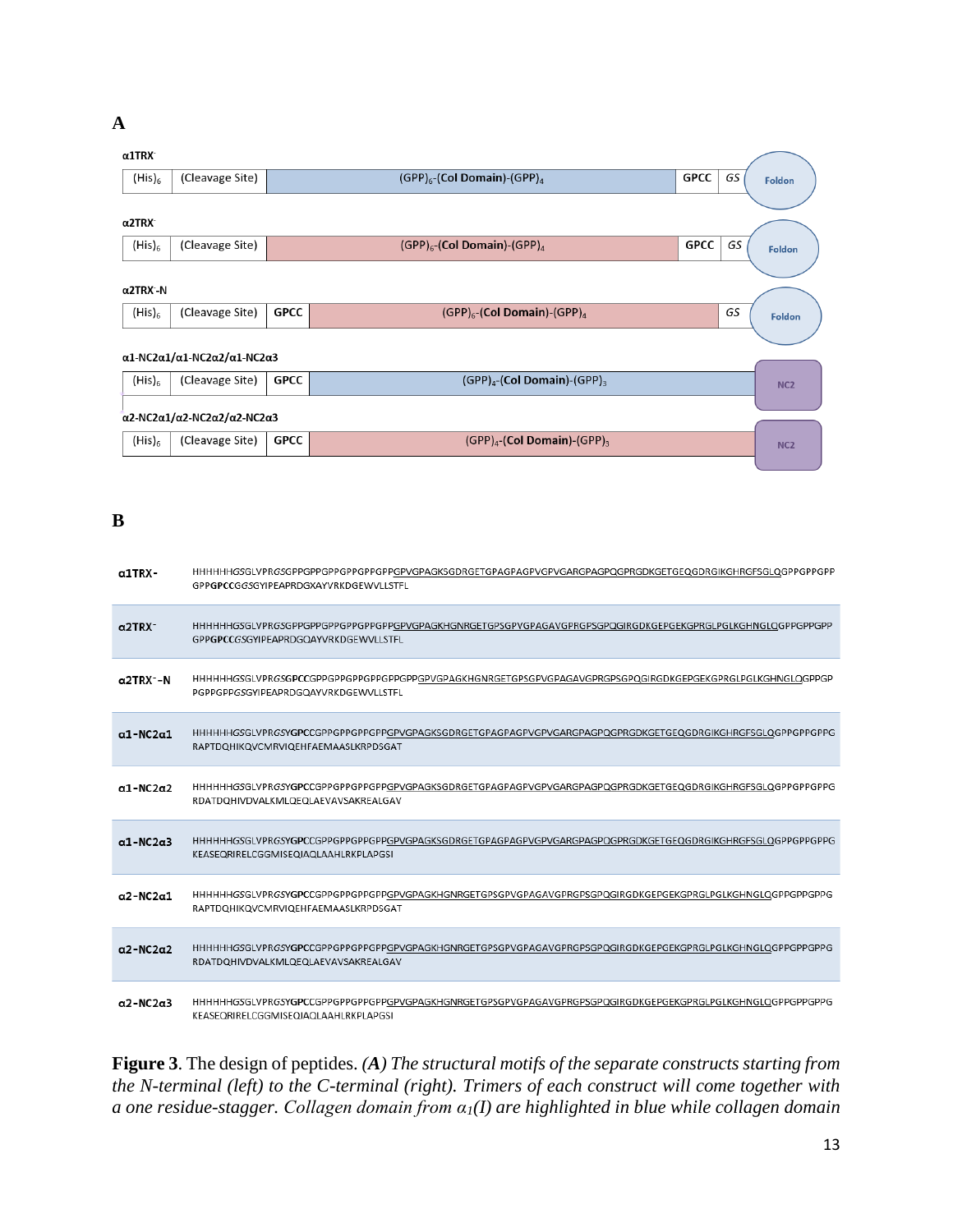*from α2(I) are highlighted in red. The Foldon domain is depicted as a blue circle while the NC2 domain is depicted as a purple box. Gly-Ser (italicized) are introduced by restriction enzymes. A cysteine knot is formed due to the Gly-Pro-Cys-Cys (bolded) sequence. A Gly-Ser is inserted before the Foldon for flexibility. (B) The protein sequences of the separate constructs with the respective collagen domain sequence for each peptide is underlined.*

 $\alpha_1$ TRX<sup>-</sup> and the  $\alpha_1$ NC2 constructs contains the 63 amino acid long fragment (residues 877-940) from Human Type I Collagen  $\alpha_1$  chain. The  $\alpha_2$ -NC2 and  $\alpha_2$ TRX<sup>-</sup> constructs, on the other hand, contain the corresponding peptide sequence from Human Type I Collagen α2 chain. The collagen sequence in each peptides nests between  $(GPP)_n$  sequence repeats. Peptide motifs and amino acid sequences are found in Figure 3. Molecular weights and extinction coefficients for each construct were obtained via the ExPASy ProtParam Tool hosted by the SIB Swiss Institute of Technology (https://web.expasy.org/protparam/) and are listed in Table 1.

| <b>Construct</b>               | <b>Molecular Weight</b> | <b>Extinction Coefficient</b> | <b>Extinction Coefficient</b> |
|--------------------------------|-------------------------|-------------------------------|-------------------------------|
|                                | (Da)                    | $(M^{-1} cm^{-1})$            | $(Abs 0.1\% (=1 mg/mL))$      |
| $\alpha_1$ TRX <sup>-</sup>    | 13667.31                | 8480                          | 0.626                         |
| $\alpha_2$ TRX <sup>-</sup>    | 13636.20                | 8480                          | 0.622                         |
| $\alpha_2$ TRX <sup>-</sup> -N | 13636.20                | 8480                          | 0.622                         |
| $\alpha_1$ -NC2 $\alpha_1$     | 13791.32                | 1490                          | 0.108                         |
| $\alpha_1$ -NC2 $\alpha_2$     | 13644.15                | 1490                          | 0.109                         |
| $\alpha_1$ -NC2 $\alpha_3$     | 13770.37                | 1490                          | 0.108                         |
| $\alpha_2$ -NC2 $\alpha_1$     | 13800.46                | 1490                          | 0.108                         |
| $\alpha_2$ -NC2 $\alpha_2$     | 13653.29                | 1490                          | 0.109                         |
| $\alpha_2$ -NC2 $\alpha_3$     | 13779.51                | 1490                          | 0.108                         |

**Table 1.** Molecular Weights and Extinction Coefficients of Constructs. *Listed in the table are the calculated molecular weights and extinction coefficients per single chain of each peptide construct*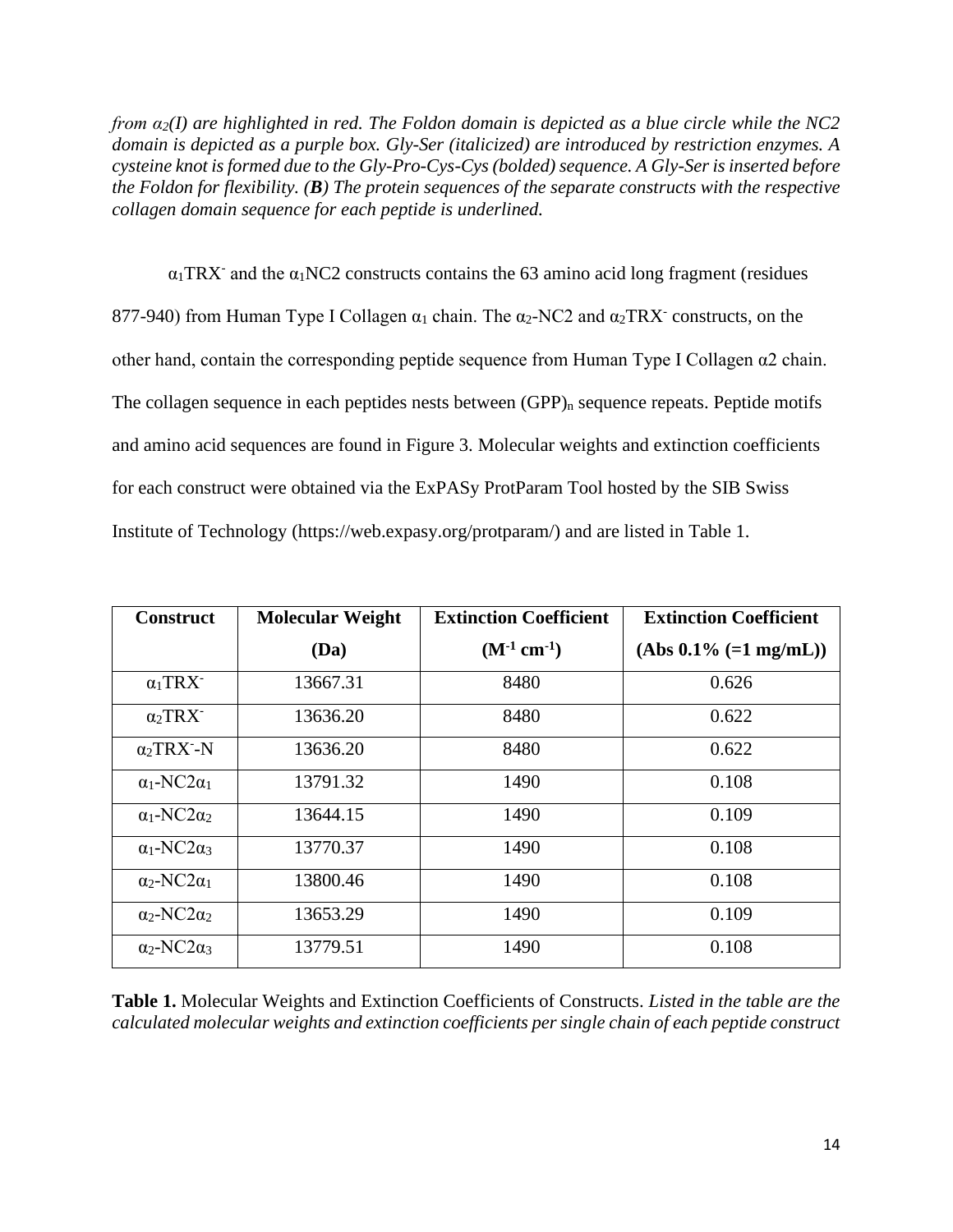#### *The Expression and Purification of the Peptides*

Each construct was purified separately and purified via nickel-affinity resin apart from the two NC2 containing homotrimers ( $\alpha_1$ -NC2,  $\alpha_2$ -NC2) where three individual chains of the desired homotrimer were mixed and co-purified. Collected elution fractions were run on a 17% poly-acrylamide gel during SDS-PAGE. The respective monomer, dimer and trimer are highlighted for each construct. All the constructs appeared as expected on the SDS-PAGE results as seen in Figure 4. All five constructs all have a molecular weight ~14 kDa and appeared close to the 15 kDa band as indicated by the molecular weight marker. Under 1x SDS reducing agent conditions, there were still presence of the dimer and trimer configurations. The dimer (~28 kDa) appeared just below the 30 kDa marker while the trimer (~42 kDa) appeared just below the 50 kDa. These respective bands are not seen in the untransformed cell (negative control). The monomer, dimer and trimer bands were also confirmed by the western blot using antibodies against the His-tag.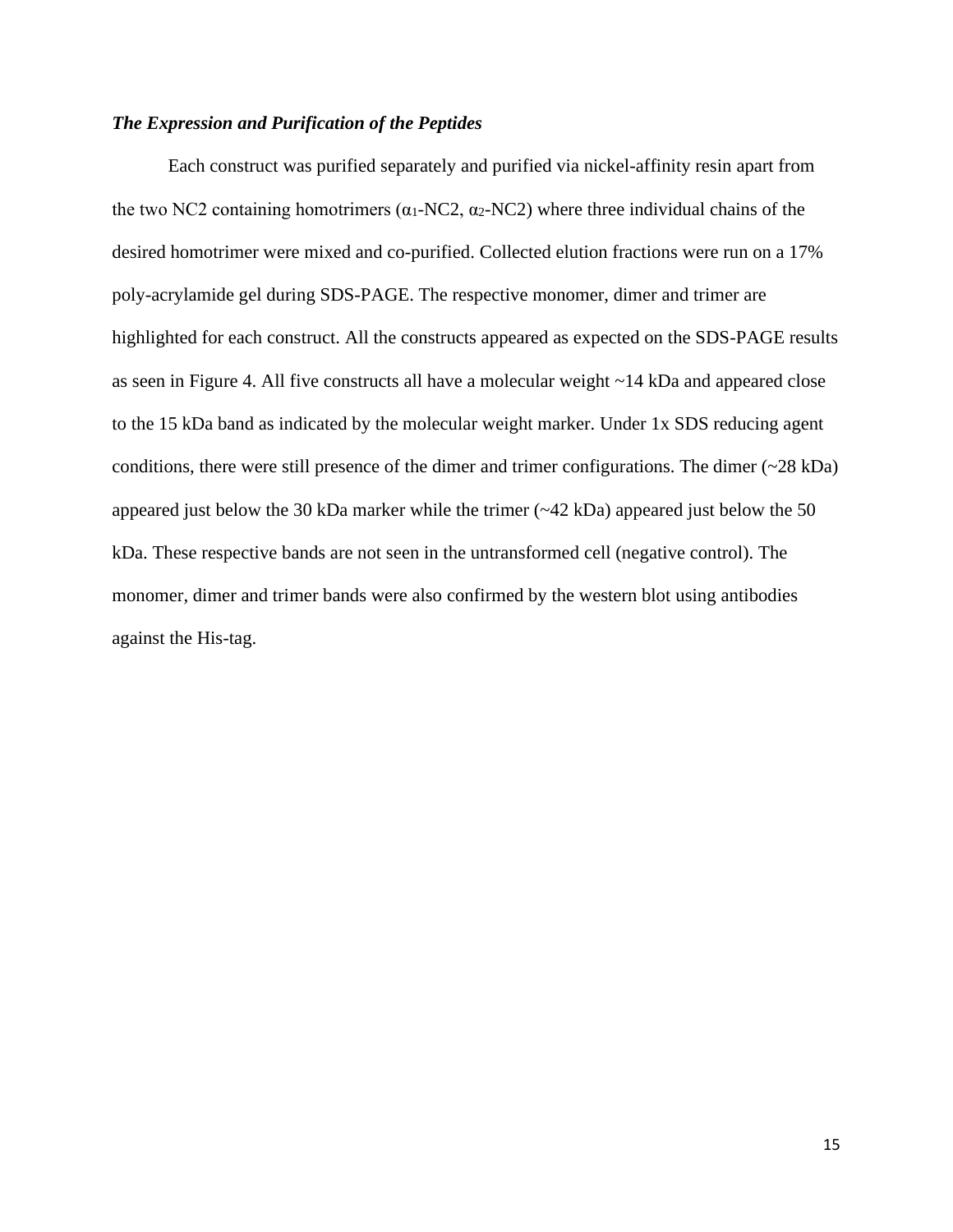



**C D**





**A B**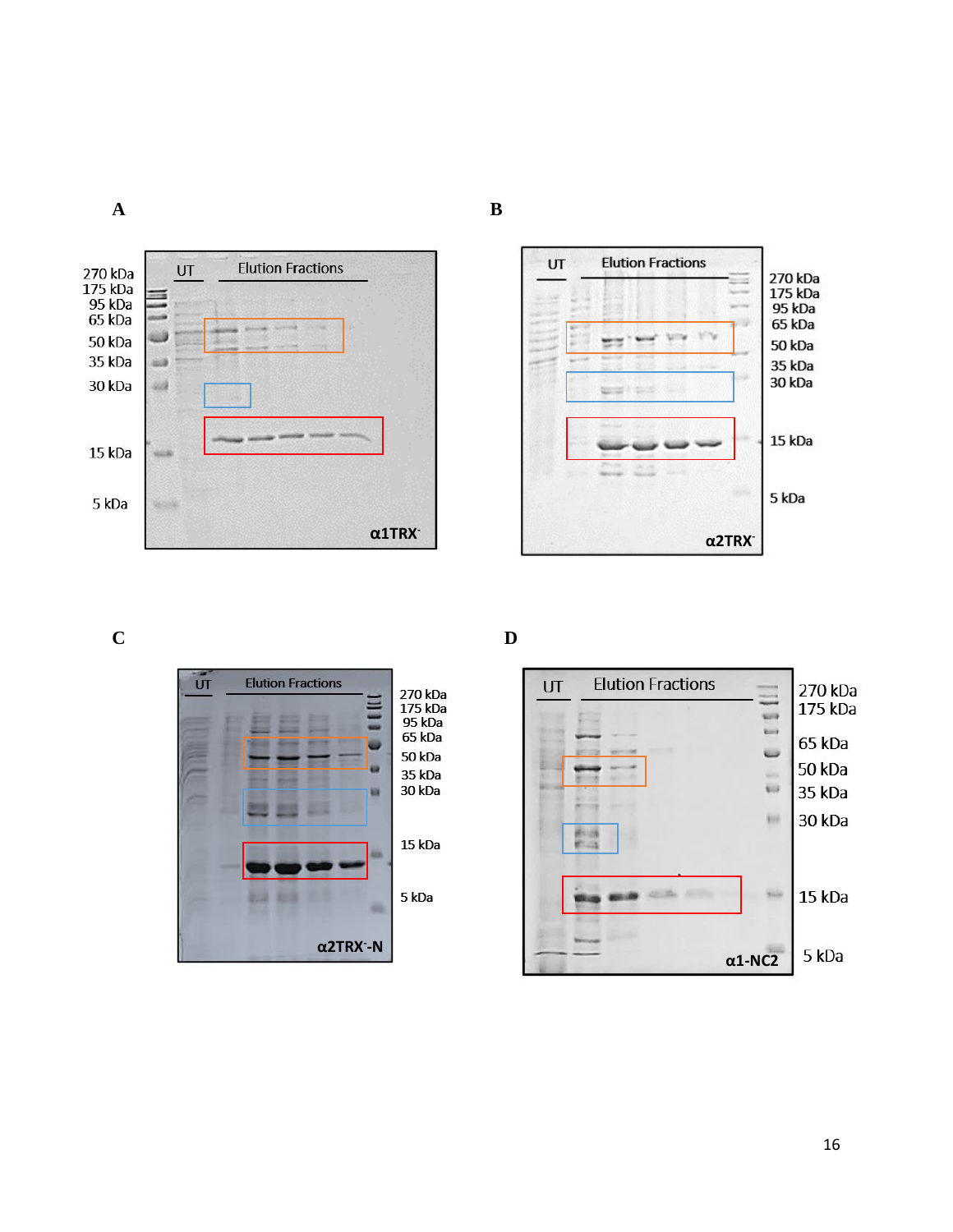

**Figure 4.** SDS-PAGE of column chromatography elution fractions. *Samples were run under reducing conditions on a 17% poly-acrylamide gel. Collected elution fractions after Ni-NTA affinity resin chromatography were run alongside an untransformed cell sample (negative control). The separate constructs shown in the figure are (A)*  $\alpha_1$ *TRX*<sup> $\cdot$ </sup> (B)  $\alpha_2$ *TRX* $\cdot$  (C)  $\alpha_2$ *TRX* $\cdot$ -*N (D) α1-NC2 and (E) α2-NC2. Monomers, dimers and trimers of each construct are highlighted in red, blue, orange respectively. Protein migration was confirmed by Western Blot for His-tag.*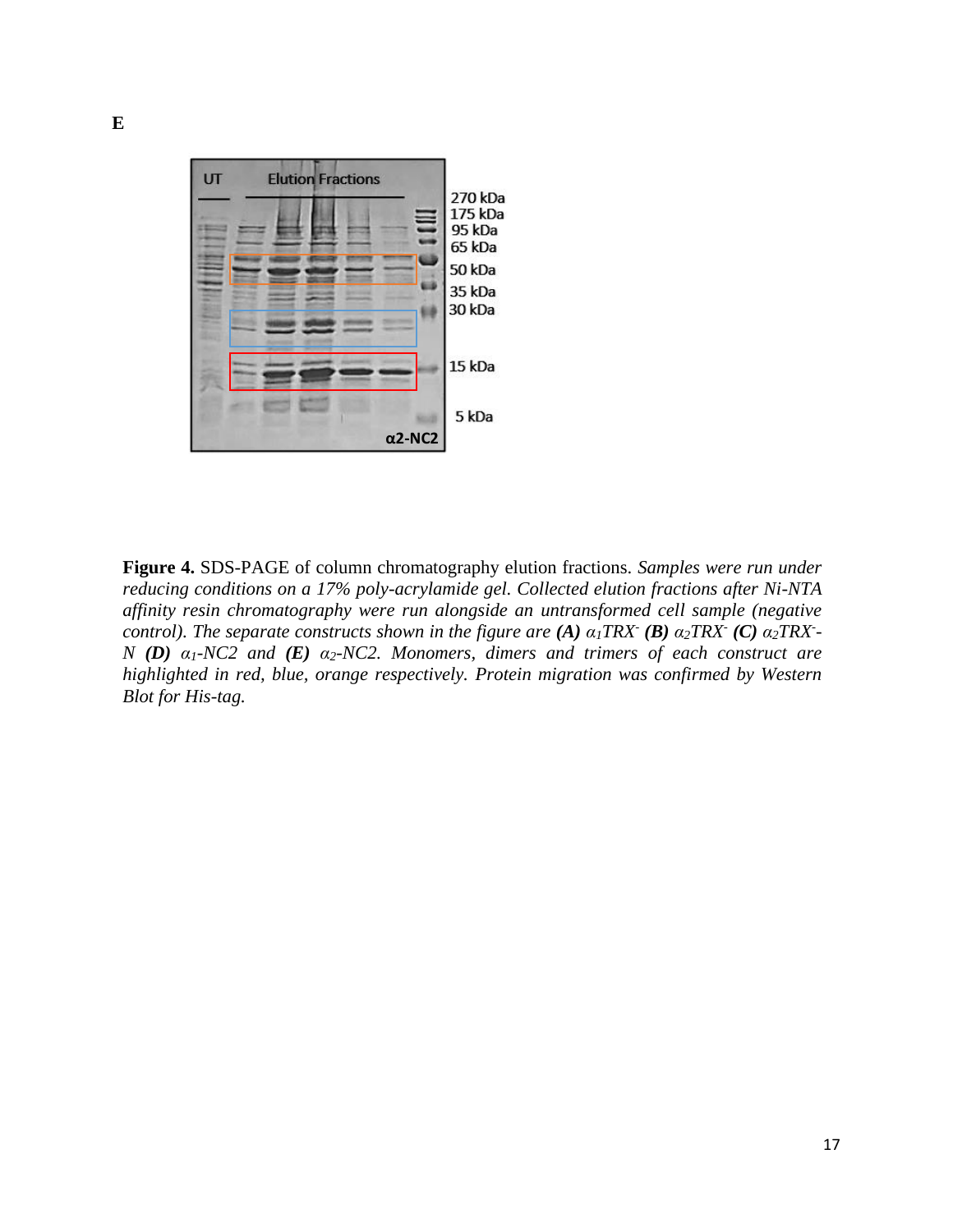#### *The Folding and the Stability of the Designed Peptides*

Protein aggregation was seen during dialysis against 5 mM Acetic Acid (pH 4.5) though not as aggressive as when dialyzed against Lysis Buffer (pH 7). As switching to neutral pH buffer resulted in a great loss of protein due to precipitation, experiments on all fusion proteins were performed at low temperatures and acidic pH to maximize yield. Circular dichroism spectra were taken at 5°C with samples in 5 mM Acetic Acid (pH 4.5). The CD spectra obtained for each construct all showcase a negative peak around 198 nm and positive peak around 225 nm (Figure 5a). The  $\alpha_1$ -NC2 and  $\alpha_2$ -NC2 homotrimers show almost identical wavelength scan profiles, with the lowest magnitude of positive and negative peaks. In comparison, the  $\alpha_1 \text{TR} X$ ,  $\alpha_2$ TRX<sup>-</sup> and  $\alpha_2$ TRX<sup>-</sup>-N have slight positive peaks and a strong negative peak. The negative peak of  $\alpha_1$ TRX<sup>-</sup> show the strongest magnitude, though it is still half of that reported by F877 (Xu et al., 2008). It is noted that the positive peaks of  $\alpha_1$ -NC2,  $\alpha_2$ -NC2 and  $\alpha_2$ TRX<sup>-</sup>-N do not exceed 0 degrees  $\text{cm}^2$  dmol<sup>-1</sup>.

With the CD spectra of the pure NC2 trimer generously provided by Dr. Sergei Boudko's lab, the wavelength scan profile of the NC2 containing trimers sans the contribution of the alphahelica; NC2 domain was obtained by equimolar subtraction (Figure 5b). The deconvoluted wavelength scan reveal what seems to be an inverted alpha-helix CD profile. This shows that the triple helical region has very little contribution to the wavelength profile of the NC2 containing constructs. The CD spectra of Foldon containing constructs were not deconvoluted as previous works of the Xu Lab show minimal contribution of the Foldon domain.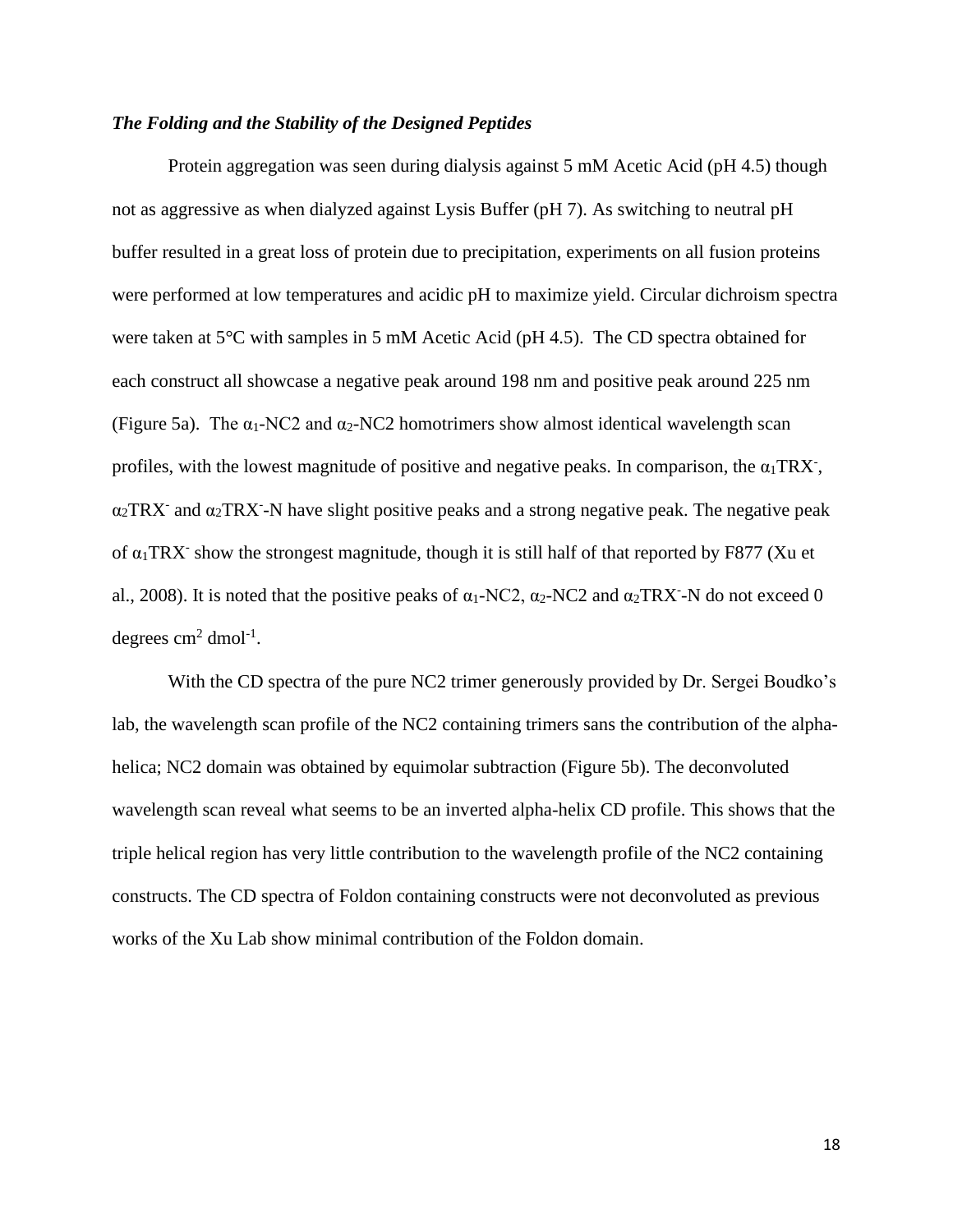

**Figure 5.** Circular Dichroism Spectra. *(A) Wavelength scans from 190-260 nm of α1TRX- (green), α2TRX- (orange), α2TRX- -N (pink), α1-NC2 (turquoise) and α2-NC2 (blue), in 5 mM Acetic Acid (pH 4) at 5°C. Sample concentrations were 0.31 mg/mL, 1 mg/mL, 1 mg/mL, 0.91 mg/mL and 0.34 mg/mL respectively. CD data was normalized to mean residual ellipticity. (B) Wavelength scans of α1-NC2 and α2-NC2 without the NC2 domain. Equimolar subtraction of the pure NC2 CD spectra (provided by Sergei Boudko) to remove the contribution of the alpha-helical nucleation domain to reveal that of the triple helical region.*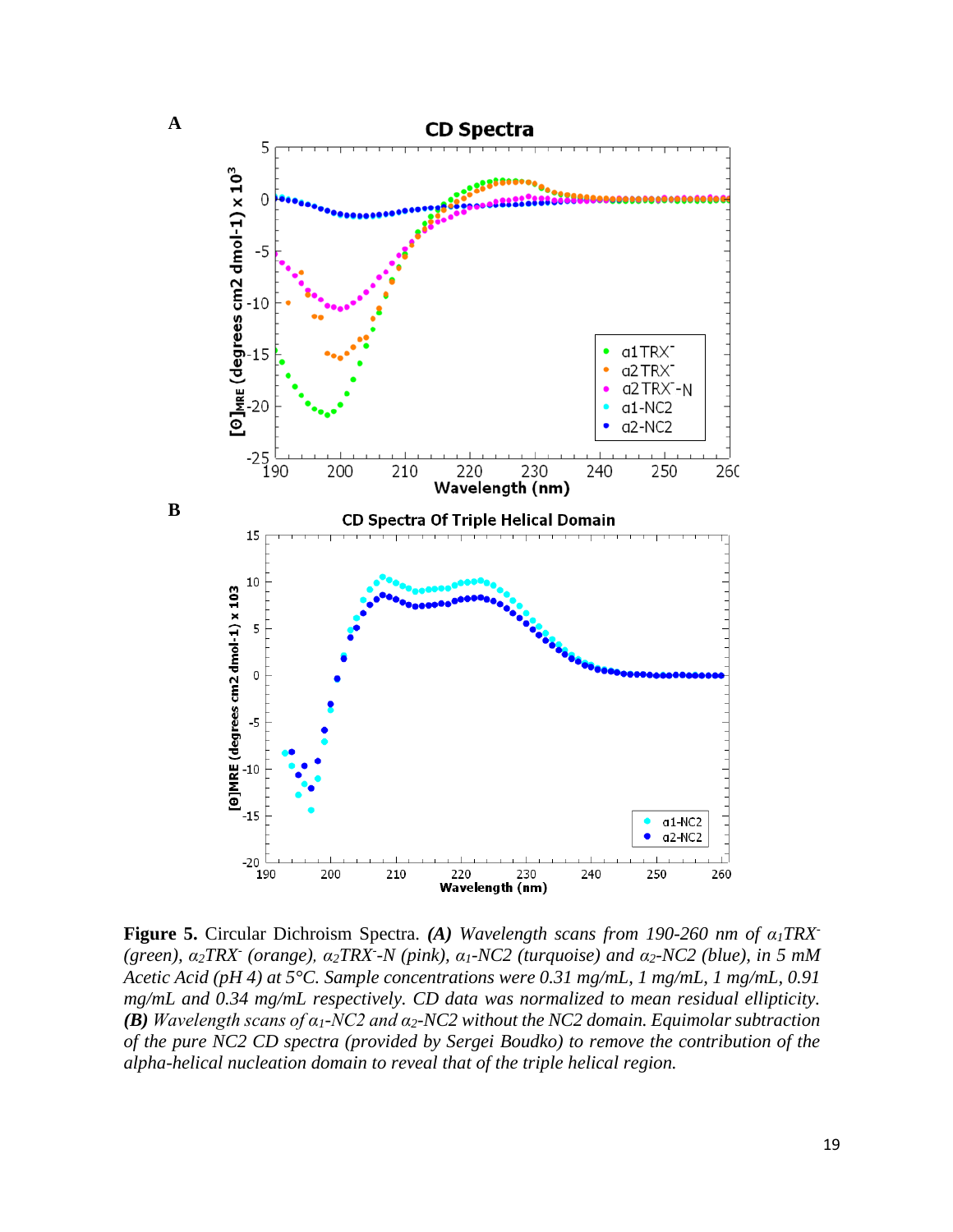With the CD spectras obtained, the Rpn (ratio of positive  $(225 \text{ nm})$  to negative  $(198 \text{ nm})$ ) peak) of the separate constructs were determined (Table 2). The Rpn of a pure triple helix is 0.12, providing a value to assess the triple-helical content of the constructs (Feng, 1996). However, this Rpn value is from natural collagen and collagen mimetic sequences with high hydroxyproline content. Of the constructs,  $\alpha_1$ TRX<sup>-</sup> and  $\alpha_2$ TRX<sup>-</sup> show comparable Rpn values (Rpn ~0.1) suggesting that they formed stable triple helices. The deviation from pure triple collagen may be due to presence of the His-tagged nucleation domain, indicating lower triple helical content, as well as the lack of hydroxyproline. In comparison, the  $\alpha_2$ TRX<sup>-</sup>-N exhibit a extremely low Rpn value. The two NC2 containing peptides have a Rpn value of 0.87 and agrees with the deconvoluted CD spectra, the folding of the peptides is not comparable to that of a triple helix.

| <b>Construct</b>               | <b>Rpn</b> |
|--------------------------------|------------|
| $\alpha_1$ TRX <sup>-</sup>    | 0.09       |
| $\alpha_2$ TRX <sup>-</sup>    | 0.10       |
| $\alpha_2$ TRX <sup>-</sup> -N | 0.02       |
| $\alpha_1$ -NC2                | 0.87       |
| $\alpha_2$ -NC2                | 0.87       |

**Table 2.** Rpn values of constructs. *Peak values were determined from the wavelength scans of each peptide. The Rpn value of NC2 containing domains used the corrected wavelength scan after equimolar subtraction of the NC2 spectra to see the triple helical contribution of the peptide.*

Temperature melt experiments were conducted on the constructs. As temperature increased, the negative peak and positive peak of the wavelength scans (190-260 nm) lowered in magnitude. The end temperature of the thermal melt experiment (60°C) is the reported melting temperature for the Foldon domain, indicating that the only thermal transition curve in the data is from the triple helical region. The change in CD signal is due to the transition of the triple helix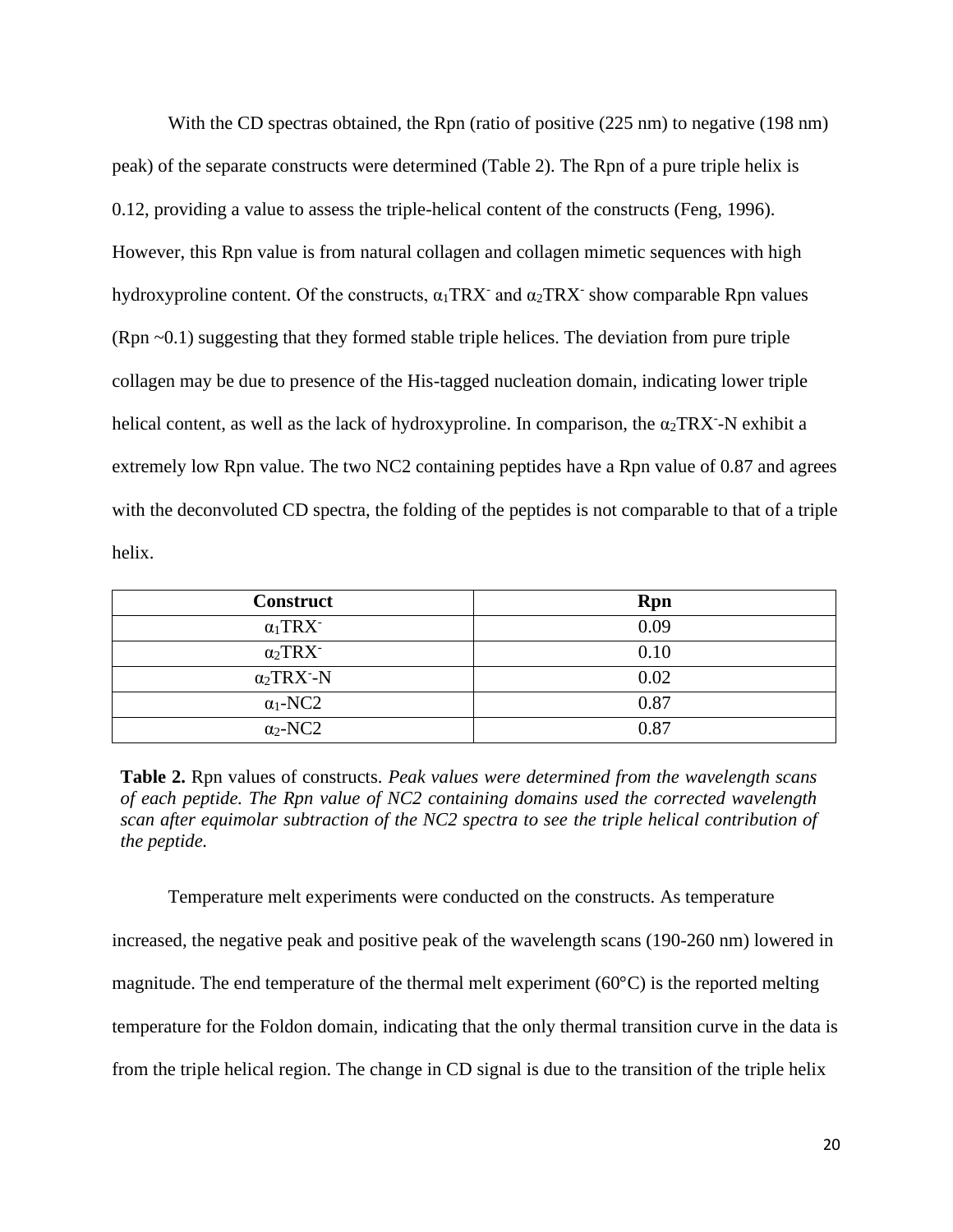to that of a random coil. Fraction folded (FF) values were calculated using the circular dichroism data. The thermal transition profile of the constructs were obtained by plotting temperature against the fraction folded values (Figure 6). From the wavelength scan and Rpn values obtained,  $\alpha_1$ TRX<sup>-</sup> and  $\alpha_2$ TRX<sup>-</sup> had formed a triple-helical trimer (Rpn  $\sim$  0.10). These two constructs exhibit ordered transition profiles (Figure 6a). Contrarily, the thermal transition profiles for the NC2 containing constructs support the notion that they were not properly folded (Figure 6b). The experimentally determined melting temperatures  $(T_m)$  of  $\alpha_1$ TRX<sup>-</sup> and  $\alpha_2$ TRX<sup>-</sup> are ~36°C and ~27°C respectively, both lower than the reported  $T_m$  of F877 (~38°C).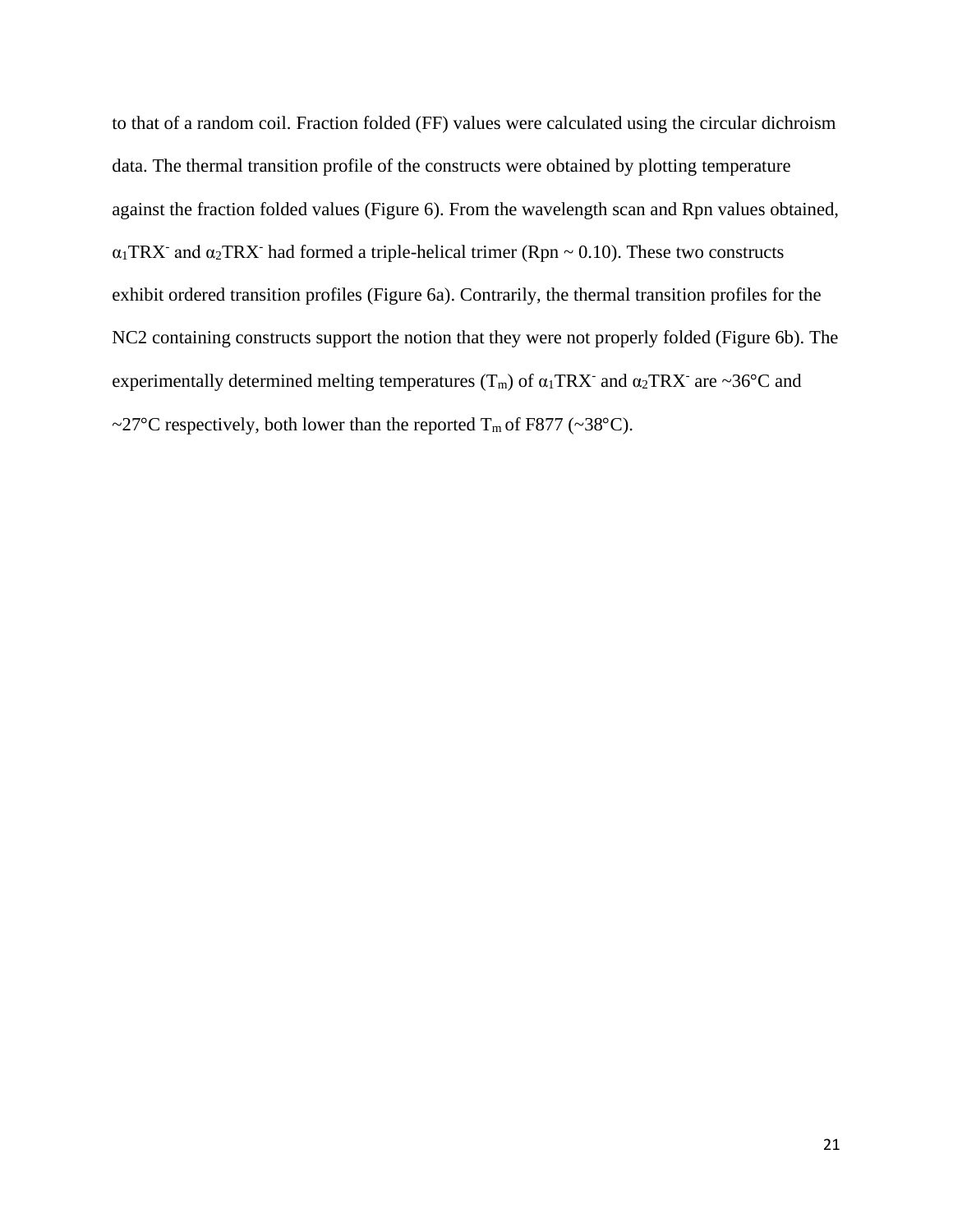

**Figure 6.** Unfolding Transition Profiles. *Temperature melt experiments were performed to assess the stability of the peptides. Samples were in 5 mM Acetic Acid (pH 4.5). The melting curve was produced monitoring the CD value at 198 nm (negative peak) from 5-60°C. (A) Thermal transition*  profile of  $\alpha_1$ TRX<sup>-</sup> (green),  $\alpha_2$ TRX<sup>-</sup> (orange) and  $\alpha_2$ TRX<sup>-</sup>-N (pink) (**B**) Thermal transition profile of *α1-NC2 (turquoise) and α2-NC2 (blue)*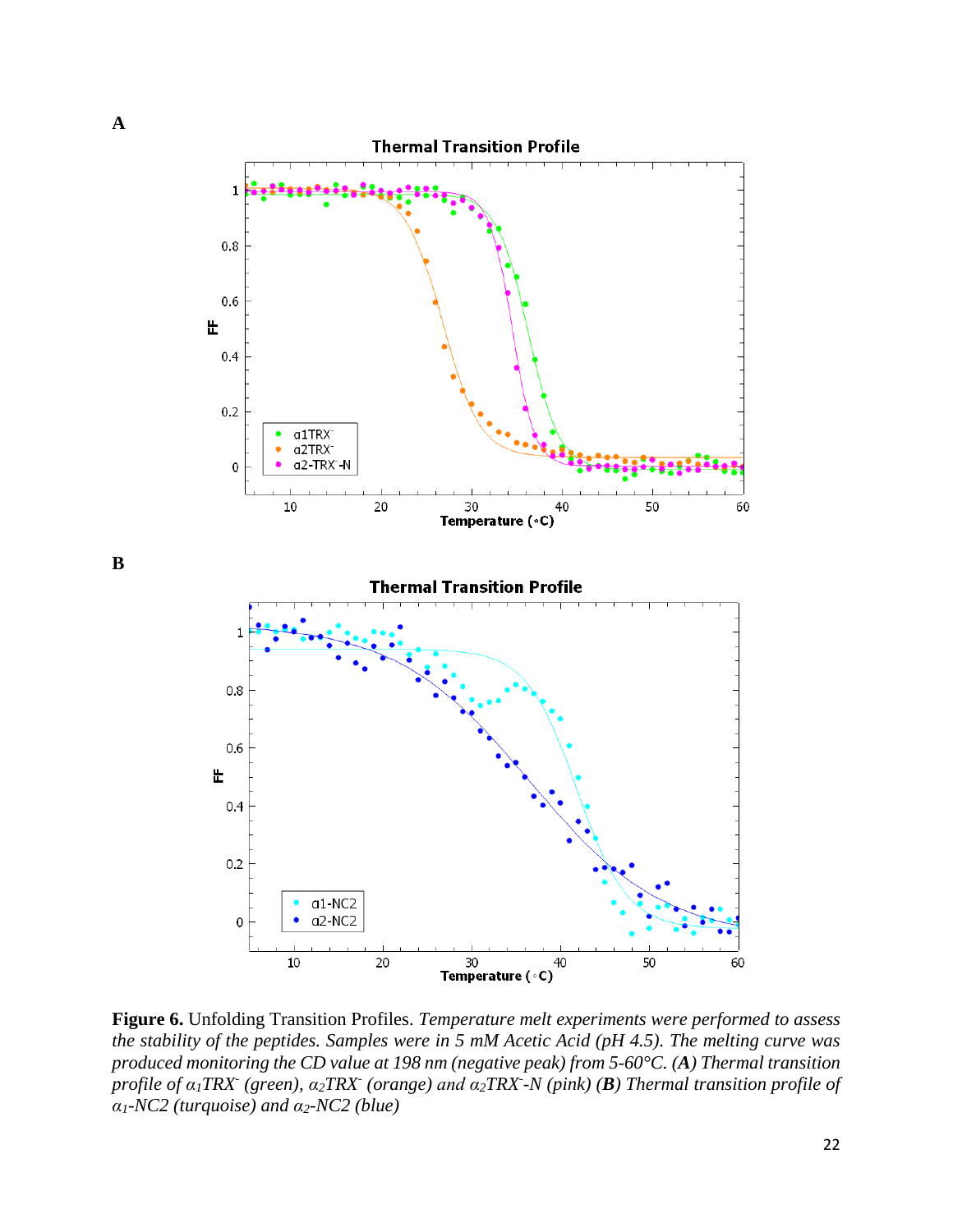#### **Discussion**

SDS-PAGE results showed that all constructs appeared within the predicted molecular weight ranges. The bands corresponding to the fusion proteins were not present in the negative control, confirming successful transformation. Even under reducing conditions (1x SDS), dimeric and trimeric forms were still present due to the GPCC sequence in the constructs. A disulfide bond is also formed between the  $NC2\alpha_1$  and  $NC2\alpha_3$  chains in the six NC2 containing proteins. Boudko et al. reported in 2010 that the  $NC2\alpha_1$  fragment has been shown to homotrimerize, making it difficult to pinpoint the identity of the dimeric and trimeric forms present in the  $\alpha_1$ -NC2 and  $\alpha_2$ -NC2 elution fractions. This is not an issue for the other constructs as the Foldon trimer consists of three identical subunits.

The circular dichroism wavelength scan profiles confirmed that  $\alpha_1 \text{T}\text{R}\text{X}$  and  $\alpha_2 \text{T}\text{R}\text{X}$ formed stable triple helix. We show that it is possible to form stable helices without the thioredoxin domain. This not only shortens the purification process but also avoids the steps where we've previously encountered the greatest loss in yield. We were also able to form a homotrimer derived from the  $\alpha_2(I)$  chain comparable to its  $\alpha_1(I)$  counterpart previously published from the Xu Lab. While the wavelength scan profile of the  $\alpha_2$  constructs do slightly differ from  $\alpha_1$  constructs, the reasoning is not fully understood. In the future, mutagenesis studies can be performed to see why  $\alpha_2(I)$  homotrimers seem to fold less stably than  $\alpha_1(I)$  homotrimers.

However, the lower Rpn value indicate that  $\alpha_1 \text{T}\text{R}\text{X}$  and  $\alpha_2 \text{T}\text{R}\text{X}$  have lower triple helical content than F877. This may be due to the presence of the His-tag, which was cleaved off with thioredoxin for the F877 fusion peptide. A 2014 study by Acevedo-Jake reported that the incorporation of amino acids rare to native collagen disrupts the triple helical formation. Though the study only reported for the incorporation of one histidine residue at the N-terminus, the

23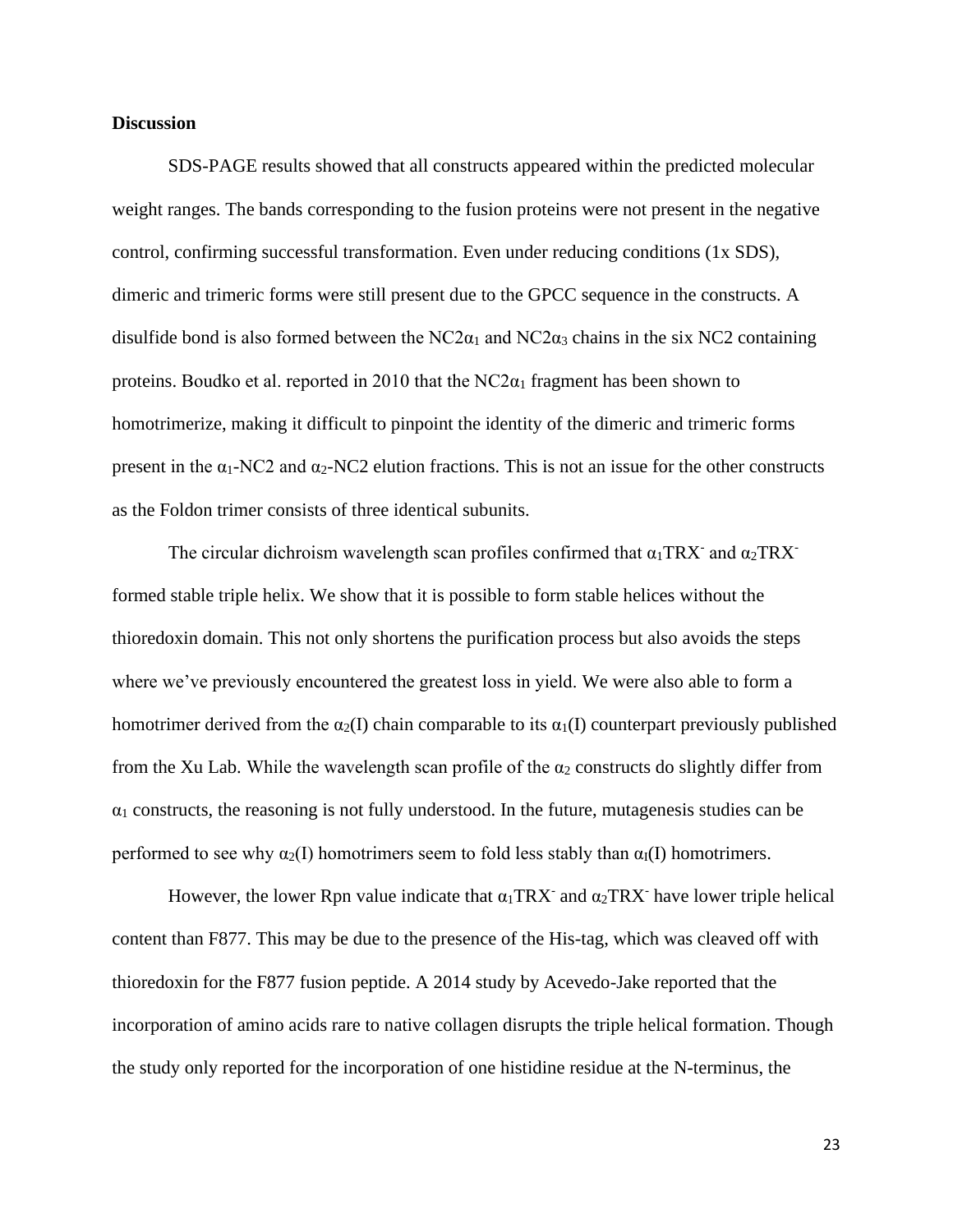bundle of 12 negatively charged histidine residues in a trimer may adversely interrupt the triple helical region of the fusion protein.

The presence of the poly-histidine tag on the  $\alpha_1$ -NC2 and  $\alpha_2$ -NC2 constructs may also disrupt proper folding of the protein. As indicated by the deconvoluted CD spectra, the nucleation domain successfully folded while the triple helical region did not. It is also noted that the triple helical region in the six NC2 chains are much longer than those originally designed by Boudko and colleagues. It may be that the NC2 domain is not a sufficient trimerization domain for long collagenous domains. The presence of a C-terminal Cys-knot may also be an important stabilizing factor as it is found in both constructs that successfully folded. In the future, we can try incorporating this motif into the NC2 constructs.

Both  $\alpha_1$ TRX<sup>-</sup> and  $\alpha_2$ TRX<sup>-</sup> also show a shallower negative peak at 198 nm in comparison to F877. The loss of CD signal may indicate lower stability of the triple helical region for reasons as stated above. It is difficult to tell whether the signal indicates a loosely formed triple helix or small interruptions of the triple helix fold. However, while the negative peak ellipticity values are more positive than that of F877, they are comparable to previous reported collagen mimetic peptides (Col877, Col108) from the Xu lab (Chen et al., 2019; Kaur et al., 2014). The thermal stability experiments agree with the CD Spectra. Both  $\alpha_1$ TRX<sup>-</sup> and  $\alpha_2$ TRX<sup>-</sup> show lower melting temperature compared to F877, Col877 and Col108.

 $\alpha_1$ TRX<sup>-</sup> folding into stable triple helix conformation indicates that there is no need for the thioredoxin region in future fusion peptide designs. However, as the results do indicate a less stable triple helix, removal of the poly-histidine tag can be explored in future experiments. Perhaps, removal of the his-tag during the initial column chromatography step with enzyme

24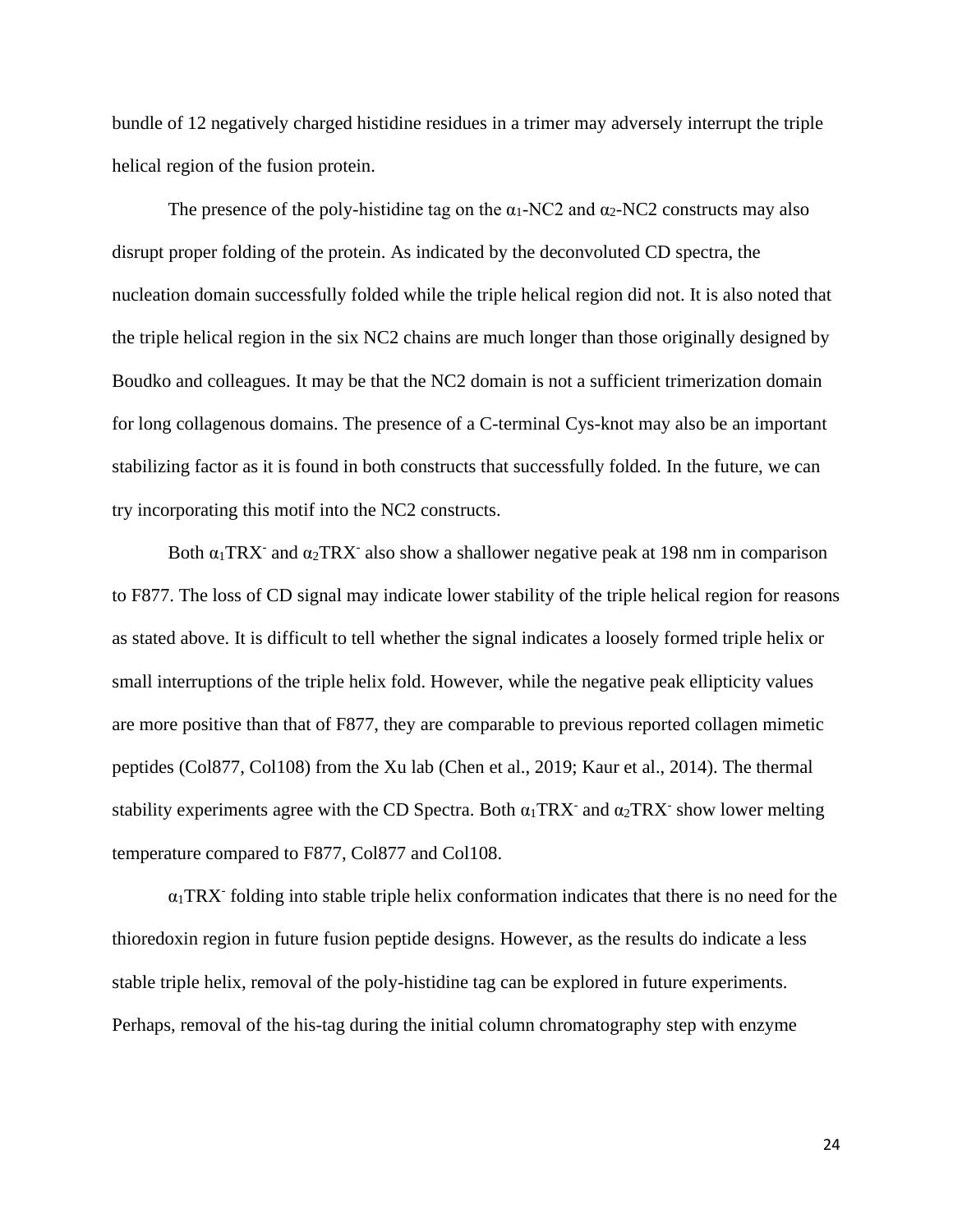immobilized resin can be an efficient method. In this case, the original dialysis and thrombin cleavage step can be replaced by two column chromatography steps.

The success of  $\alpha_2$ TRX<sup>-</sup> forming a triple helical trimer confirms that the  $\alpha_2(I)$  fragment can successfully trimerize despite the notion that  $\alpha_2(I)$  homotrimers cannot form *in vitro*. In addition, expression of the  $\alpha_2 \text{T}\text{R}\text{X}$  can also be incorporated into heterotrimer studies given that  $\alpha_1 \text{T}\text{R}\text{X}$  is its  $\alpha_1(I)$  counterpart. With the two successfully formed homotrimers, we can build a heterotrimer that mimics Type I Collagen. Designing constructs with two and more sequence units based on the two peptides can also allow us to study heterotrimeric fibrils.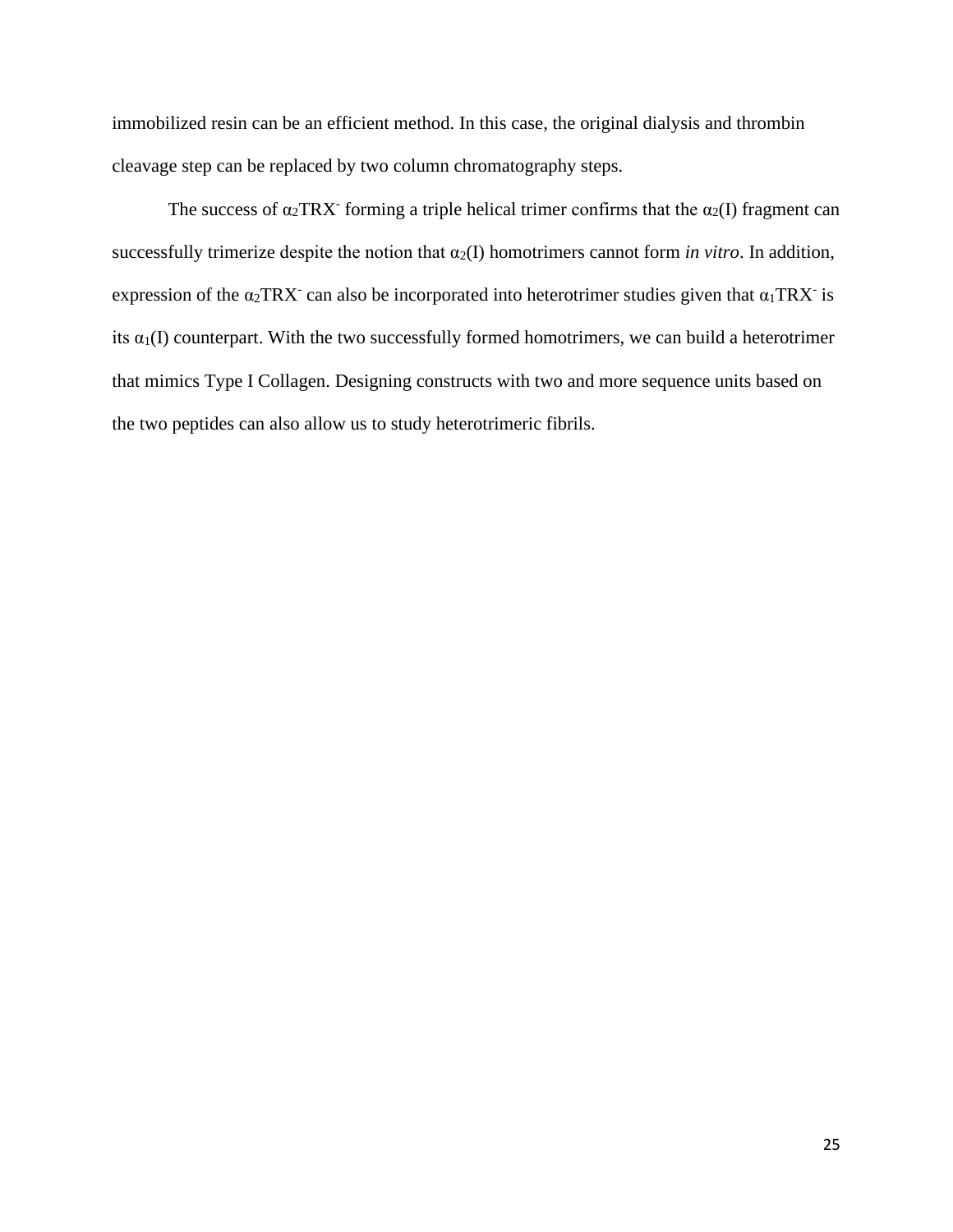#### **References**

- Acevedo-Jake, Amanda M., et al. "Comparative NMR Analysis of Collagen Triple Helix Organization from N- to C-Termini." *Biomacromolecules*, vol. 16, no. 1, 10 Dec. 2014, pp. 145–155., doi:10.1021/bm501281a.
- Boudko, Sergei P et al. "The crucial role of trimerization domains in collagen folding." *The international journal of biochemistry & cell biology* vol. 44,1 (2012): 21-32. doi:10.1016/j.biocel.2011.09.009
- Boudko, Sergei P., et al. "The NC2 Domain of Collagen IX Provides Chain Selection and Heterotrimerization." *Journal of Biological Chemistry*, vol. 285, no. 31, 30 July 2010, pp. 23721–23731., doi:10.1074/jbc.m110.128405.
- Boudko, Sergei P., and Hans Peter Bächinger. "Structural Insight for Chain Selection and Stagger Control in Collagen." *Scientific Reports*, vol. 6, no. 1, 29 Nov. 2016, doi:10.1038/srep37831.
- Brodsky, Barbara, and John A. Ramshaw. "Bioengineered Collagens." *Subcellular Biochemistry*, 2017, pp. 601–629., doi:10.1007/978-3-319-49674-0\_18.
- Boudko, Sergei P., and Hans Peter Bächinger. "The NC2 Domain of Type IX Collagen Determines the Chain Register of the Triple Helix." *Journal of Biological Chemistry*, vol. 287, no. 53, 28 Dec. 2012, pp. 44536–44545., doi:10.1074/jbc.m112.417543.
- Brodsky, Barbara, and John A.M. Ramshaw. "The Collagen Triple-Helix Structure." *Matrix Biology*, vol. 15, no. 8-9, 1997, pp. 545–554., doi:10.1016/s0945-053x(97)90030-5.
- Bulleid, Neil J. "Novel Approach to Study the Initial Events in the Folding and Assembly of Procollagen." *Seminars in Cell & Developmental Biology*, vol. 7, no. 5, 1996, pp. 667– 672., doi:10.1006/scdb.1996.0081.
- Canty, Elizabeth G, and Karl E Kadler. "Procollagen trafficking, processing and fibrillogenesis." *Journal of cell science* vol. 118,Pt 7 (2005): 1341-53. doi:10.1242/jcs.01731
- Chang, Shu-Wei, et al. "Structural and Mechanical Differences between Collagen Homo- and Heterotrimers: Relevance for the Molecular Origin of Brittle Bone Disease." *Biophysical Journal*, vol. 102, no. 3, 2012, pp. 640–648., doi:10.1016/j.bpj.2011.11.3999.
- Chen, Fangfang, et al. "The Predominant Roles of the Sequence Periodicity in the Self‐Assembly of Collagen‐Mimetic Mini‐Fibrils." *Protein Science*, vol. 28, no. 9, 29 July 2019, pp. 1640–1651., doi:10.1002/pro.3679.
- Doyle, Sharon A., and Barbara D. Smith. "Role of the pro-α2(i) COOH-Terminal Region in Assembly of Type I Collagen: Disruption of Two Intramolecular Disulfide Bonds in pro-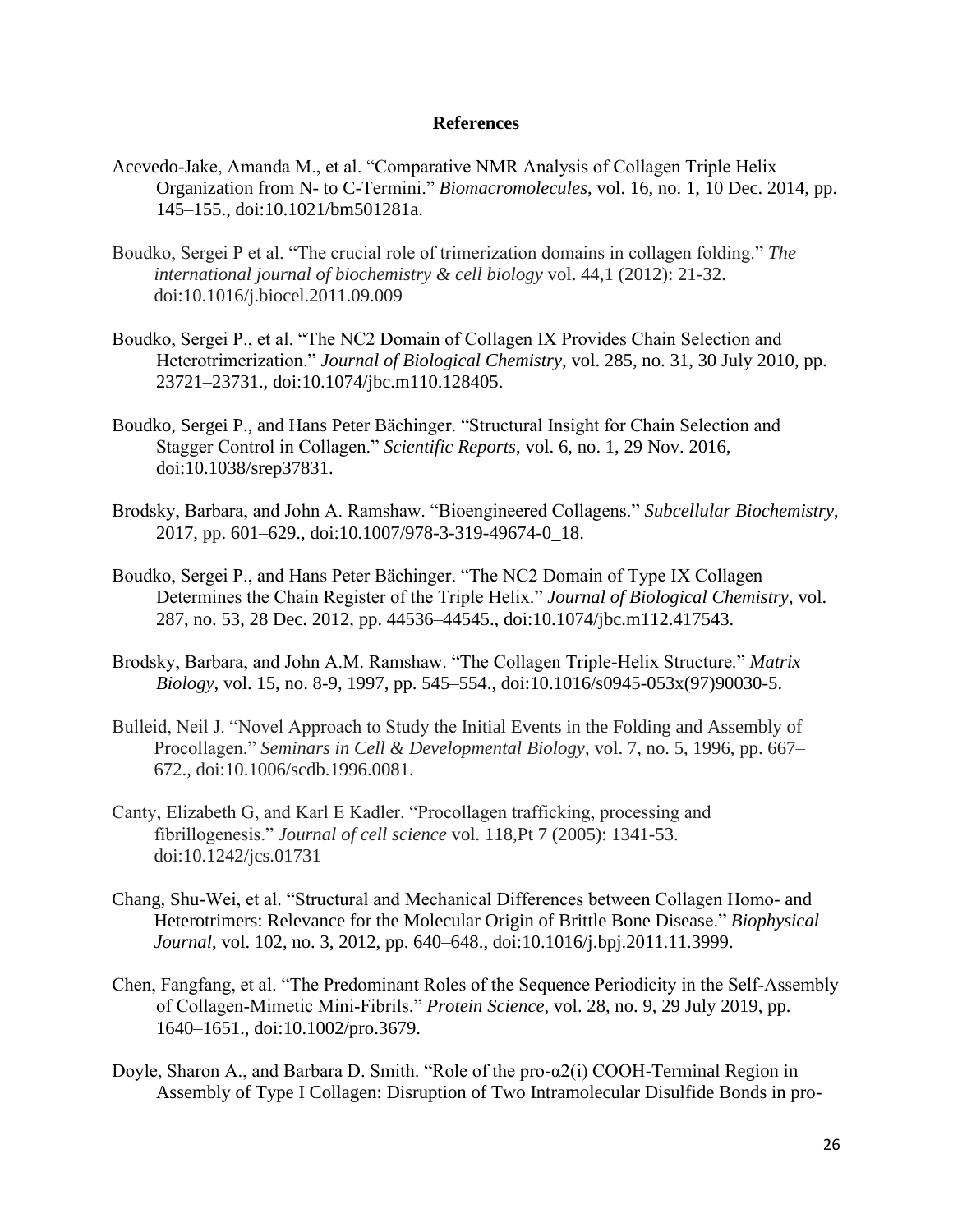α2(i) Blocks Assembly of Type I Collagen." *Journal of Cellular Biochemistry*, vol. 71, no. 2, 1 Nov. 1998, pp. 233–242., doi:10.1002/(sici)1097-4644(19981101)71:2<233::aidjcb8>3.0.co;2-w.

- Engel, Jürgen, and Hans Peter Bächinger. "Structure, Stability and Folding of the Collagen *Triple Helix." Topics in Current Chemistry*, 2005, pp. 7–33., doi:10.1007/b103818.
- Feng, Yangbo, et al. "Collagen-Based Structures Containing the Peptoid Residue n-Isobutylglycine (Nleu): Synthesis and Biophysical Studies of Gly-Pro-Nleu Sequences by Circular Dichroism, Ultraviolet Absorbance, and Optical Rotation." *Biopolymers*, vol. 39, no. 6, 6 Dec. 1998, pp. 859–872., doi:10.1002/(sici)1097-0282(199612)39:6<859::aidbip10>3.0.co;2-z.
- Frank, Sabine, et al. "Stabilization of Short Collagen-like Triple Helices by Protein Engineering." *Journal of Molecular Biology*, vol. 308, no. 5, 18 May 2001, pp. 1081– 1089., doi:10.1006/jmbi.2001.4644.
- Han, Sejin, et al. "Molecular Mechanism of Type I Collagen Homotrimer Resistance to Mammalian Collagenases." *Journal of Biological Chemistry*, vol. 285, no. 29, 16 July 2010, pp. 22276–22281., doi:10.1074/jbc.m110.102079.
- Hulmes, D J et al. "Analysis of the primary structure of collagen for the origins of molecular packing." *Journal of molecular biology* vol. 79,1 (1973): 137-48. doi:10.1016/0022- 2836(73)90275-1
- Kadler, Karl E et al. "Collagens at a glance." *Journal of cell science* vol. 120,Pt 12 (2007): 1955- 8. doi:10.1242/jcs.03453
- Kaur, Parminder Jeet, et al. "The Self-Assembly of a Mini-Fibril with Axial Periodicity from a Designed Collagen-Mimetic Triple Helix." *Journal of Biological Chemistry*, vol. 290, no. 14, 11 Feb. 2015, pp. 9251–9261., doi:10.1074/jbc.m113.542241.
- LaVallie, Edward R., et al. "A Thioredoxin Gene Fusion Expression System That Circumvents Inclusion Body Formation in the E. Coli Cytoplasm." *Nature Biotechnology*, vol. 11, no. 2, 1 Feb. 1993, pp. 187–193., doi:10.1038/nbt0293-187.
- Leikina, E., et al. "Type I Collagen Is Thermally Unstable at Body Temperature." *Proceedings of the National Academy of Sciences*, vol. 99, no. 3, 5 Feb. 2002, pp. 1314–1318., doi:10.1073/pnas.032307099.
- Meier, Sebastian, et al. "Foldon, the Natural Trimerization Domain of T4 Fibritin, Dissociates into a Monomeric A-State Form Containing a Stable β-Hairpin: Atomic Details of Trimer Dissociation and Local β-Hairpin Stability from Residual Dipolar Couplings." *Journal of Molecular Biology*, vol. 344, no. 4, 2004, pp. 1051–1069., doi:10.1016/j.jmb.2004.09.079.